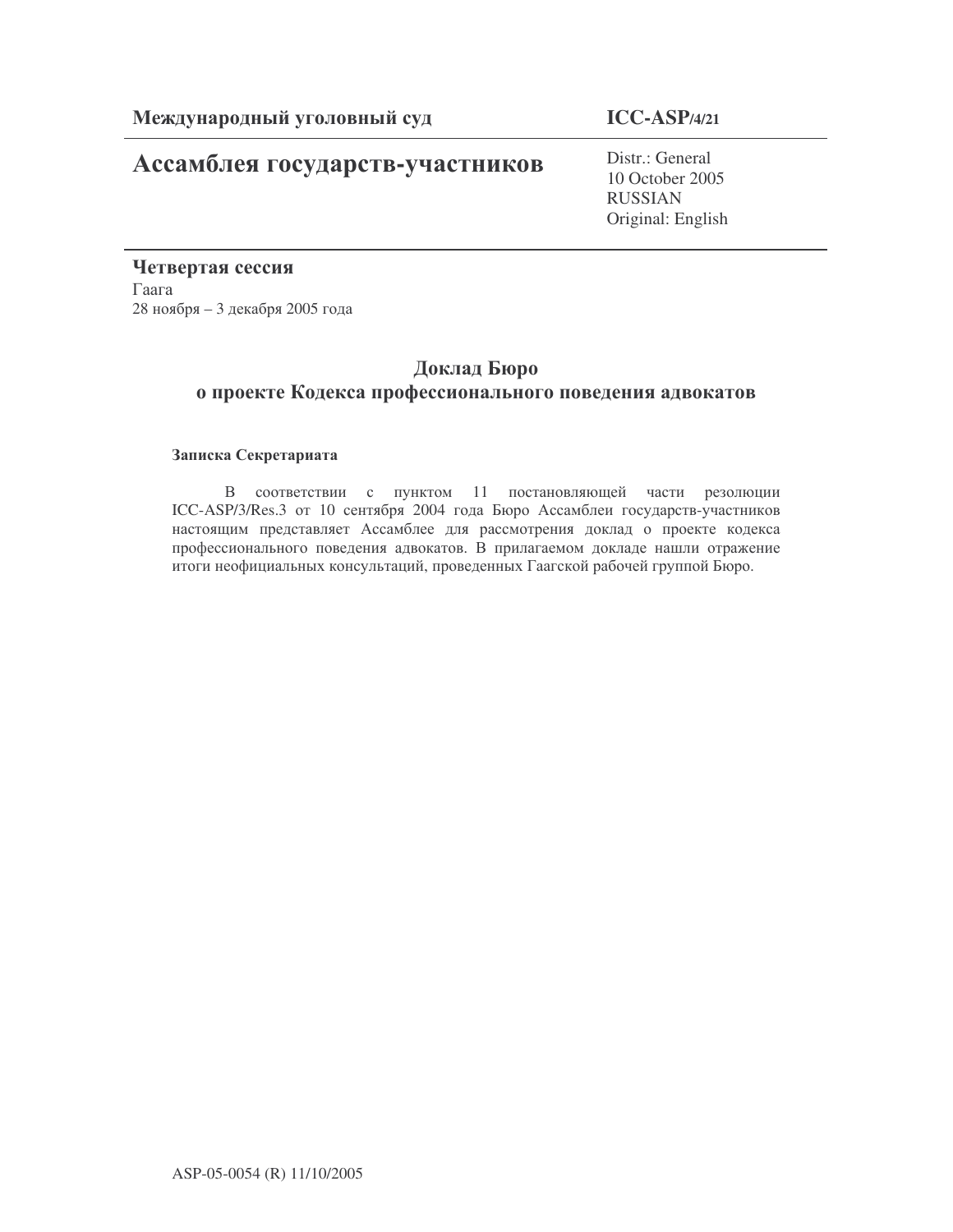ICC-ASP/4/21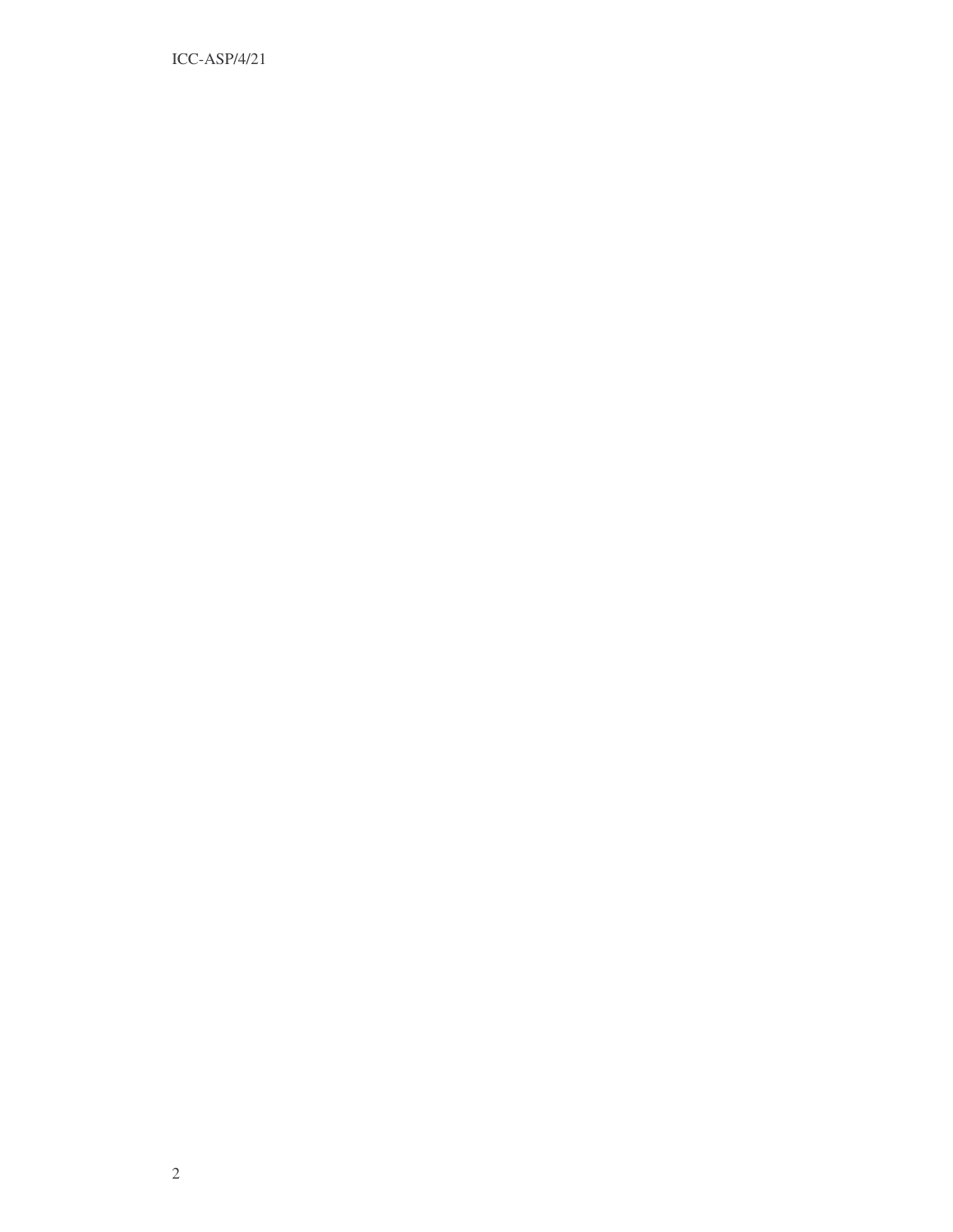#### Доклад Бюро

#### о проекте кодекса профессионального поведения адвокатов

1. На своей третьей сессии Ассамблея государств-участников Римского статута Международного уголовного суда (Ассамблея) приняла следующее решение относительно кодекса профессионального поведения адвокатов:

проекту "11. принимает  $\kappa$ сведению предложение  $\Pi$ <sup>O</sup> кодекса профессионального поведения адвокатов, выступающих в Международном уголовном суде<sup>1</sup>, постановляет, что положения этого проекта кодекса будут применяться на временной основе до окончания четвертой сессии Ассамблеи государств-участников, просит Бюро Ассамблеи государств-участников, ввиду безотлагательного характера этого вопроса, подготовить исправленный проект кодекса для принятия на четвертой сессии Ассамблеи государств-участников и предлагает государствам-участникам представить Бюро до 31 декабря 2004 года свои замечания по нынешнему проекту кодекса"<sup>2</sup>;

2. В соответствии с пунктом 11 постановляющей части резолюции ICC-ASP/3/Res.3 Секретариат направил государствам-участникам записку ICC-ASP/3/S/6 от 18 октября 2004 года, в которой предложил им представить Бюро свои замечания к указанной выше дате.

 $\overline{3}$ . В декабре 2004 года Бюро Ассамблеи постановило учредить две рабочие группы – одну в Гааге, а другую в Нью-Йорке – в соответствии с резолюцией ICC-ASP/3/Res.8, принятой Ассамблеей на ее третьей сессии<sup>3</sup>. В марте 2005 года координатор Гаагской рабочей группы Его Превосходительство посол Гильберто Верне Сабойя (Бразилия) назначил организатора целевой группы для содействия обсуждению вопроса о проекте кодекса профессионального поведения адвокатов, который был передан Рабочей группе.

Целевая группа Гаагской рабочей группы провела семь заседаний - 2 и  $\mathbf{4}$ . 22 марта, 13 апреля, 3 и 25 мая, 9 и 24 июня 2005 года. В состав целевой группы входили представители государств, представивших замечания по проекту кодекса, и представители любых других заинтересованных государств. Кроме того, представителям различных органов Суда было предложено принять участие в обсуждениях целевой группы. На своем третьем заседании целевая группа заслушала неправительственные организации (НПО) и ассоциации адвокатов, которые участвовали в подготовке проекта кодекса, представленного Ассамблее на ее третьей сессии<sup>4</sup>.

5. При осуществлении своего мандата целевая группа основывалась на письменных замечаниях, представленных Бюро государствами-участниками, а также устных выступлениях различных участников на заседаниях. Она стремилась также учесть замечания НПО и ассоциаций юристов, особенно замечания, сформулированные в ходе третьего заседания целевой группы. Кроме того, был принят во внимание опыт работы организаций, занимающихся защитой в Международном уголовном трибунале по бывшей Югославии и Международном уголовном трибунале по Руанде.

Настоящим Бюро представляет Ассамблее для рассмотрения проект кодекса 6. профессионального поведения адвокатов.

 $1$  См. документ ICC-ASP/3/11/Rev.1.

 $\overline{c}$ Официальные отчеты Ассамблеи государств-участников Римского cmamyma Международного уголовного суда, третья сессия, Гаага, 6-10 сентября 2004 года (издание Международного уголовного суда), ICC-ASP/3/25, часть III, резолюция ICC-ASP/3/Res.3.

<sup>&</sup>lt;sup>3</sup> Там же, резолюция ICC-ASP/3/Res.8.

<sup>&</sup>lt;sup>4</sup> См. документ ICC-ASP/3/11/Rev.1.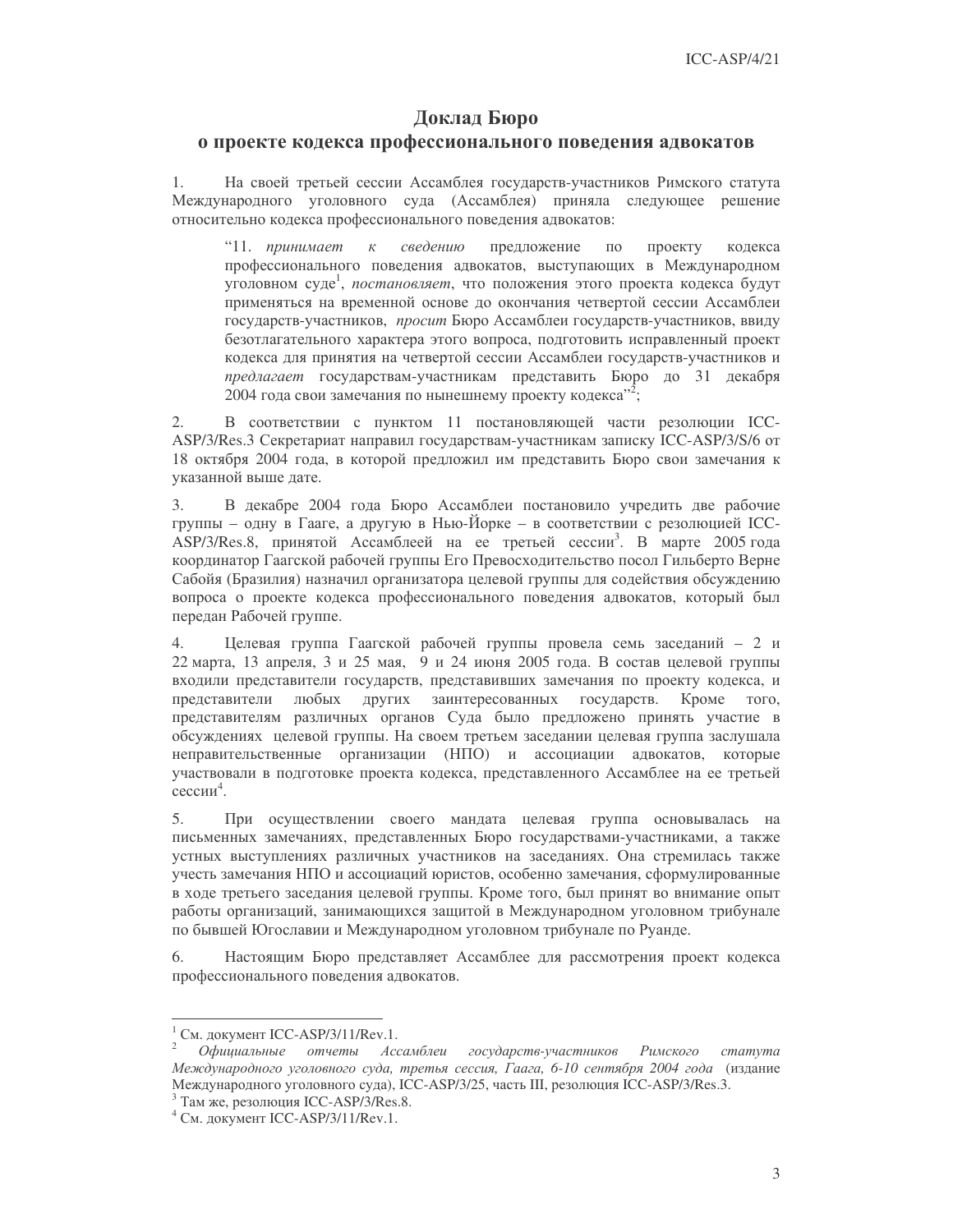ICC-ASP/4/21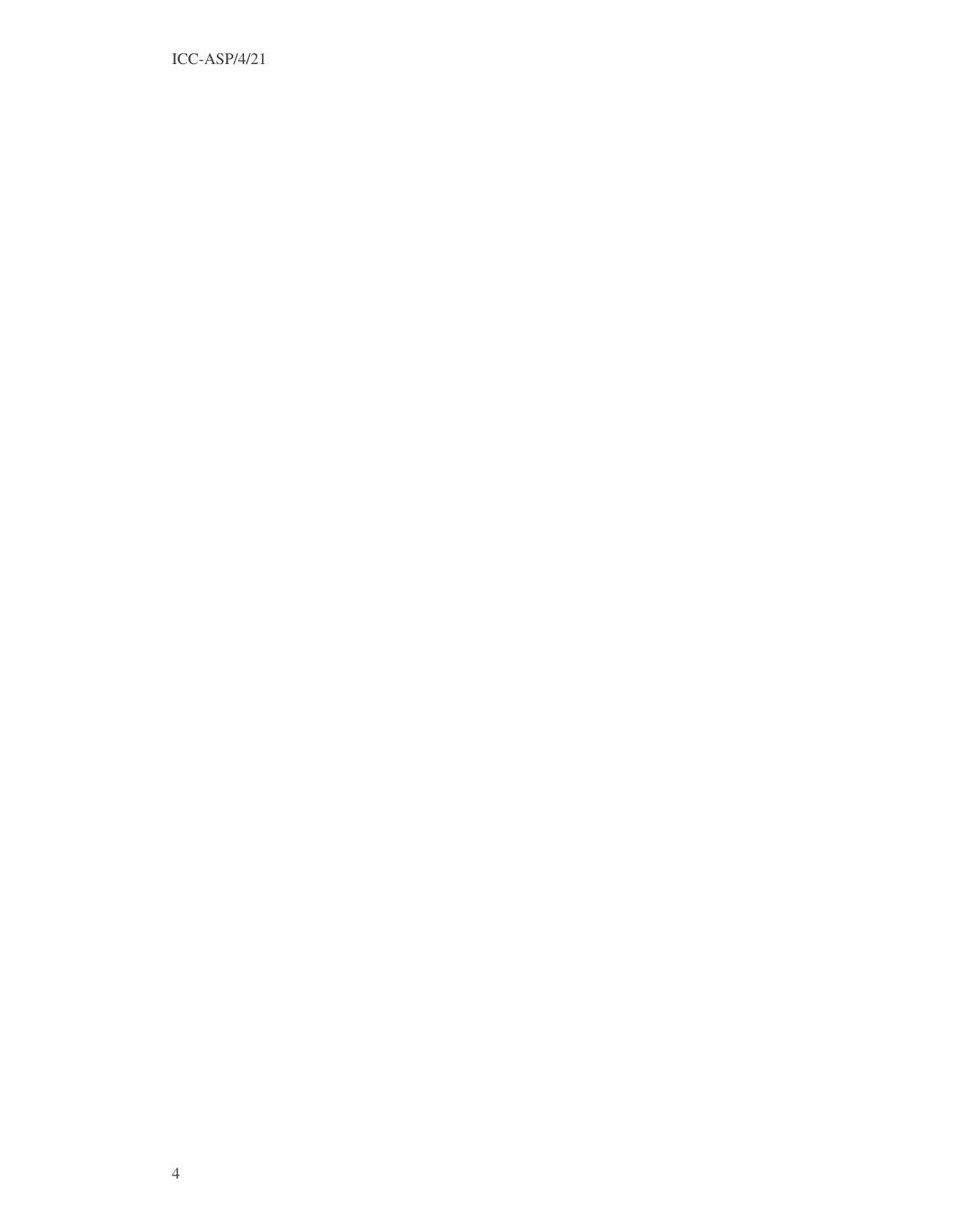## Приложение

## Проект кодекса профессионального поведения адвокатов

| Содержание            |          |                                                                   |      |  |  |
|-----------------------|----------|-------------------------------------------------------------------|------|--|--|
|                       |          |                                                                   | Cтр. |  |  |
|                       |          |                                                                   |      |  |  |
|                       | Статья 1 |                                                                   |      |  |  |
|                       |          |                                                                   |      |  |  |
|                       |          |                                                                   |      |  |  |
|                       |          | Статья 4 Примат Кодекса профессионального поведения адвокатов  8  |      |  |  |
|                       |          |                                                                   |      |  |  |
|                       |          |                                                                   |      |  |  |
|                       |          |                                                                   |      |  |  |
|                       |          | Статья 8 Соблюдение профессиональной тайны и конфиденциальности 9 |      |  |  |
|                       | Статья 9 |                                                                   |      |  |  |
|                       |          |                                                                   |      |  |  |
|                       |          |                                                                   |      |  |  |
|                       |          | Статья 11 Заключение соглашения о представительстве  10           |      |  |  |
|                       |          |                                                                   |      |  |  |
|                       |          | Статья 13 Отказ адвоката от соглашения о представительстве  11    |      |  |  |
|                       |          | Статья 14 Добросовестное исполнение соглашения                    |      |  |  |
|                       |          |                                                                   |      |  |  |
|                       |          |                                                                   |      |  |  |
|                       |          |                                                                   |      |  |  |
|                       |          | Статья 17 Срок действия соглашения о представительстве  12        |      |  |  |
|                       |          |                                                                   |      |  |  |
|                       |          |                                                                   |      |  |  |
|                       |          |                                                                   |      |  |  |
|                       |          |                                                                   |      |  |  |
|                       |          | Статья 22 Вознаграждение адвоката за оказание правовой помощи  14 |      |  |  |
| ГЛАВА 3               |          | ОТНОШЕНИЯ С СУДОМ И ДРУГИМИ СТОРОНАМИ  14                         |      |  |  |
|                       |          |                                                                   |      |  |  |
|                       |          |                                                                   |      |  |  |
|                       |          |                                                                   |      |  |  |
|                       |          |                                                                   |      |  |  |
|                       |          |                                                                   |      |  |  |
|                       |          | Статья 28 Отношения с лицами, которые уже                         |      |  |  |
|                       |          |                                                                   |      |  |  |
|                       |          | Статья 29 Отношения со свидетелями и потерпевшими  16             |      |  |  |
| $\Gamma$ <b>JABA4</b> |          |                                                                   |      |  |  |
|                       |          | Статья 30 Коллизия с другими дисциплинарными режимами 16          |      |  |  |
|                       |          |                                                                   |      |  |  |
|                       |          | Статья 32 Ответственность за поведение помощников или других      |      |  |  |
|                       |          |                                                                   |      |  |  |
|                       |          |                                                                   |      |  |  |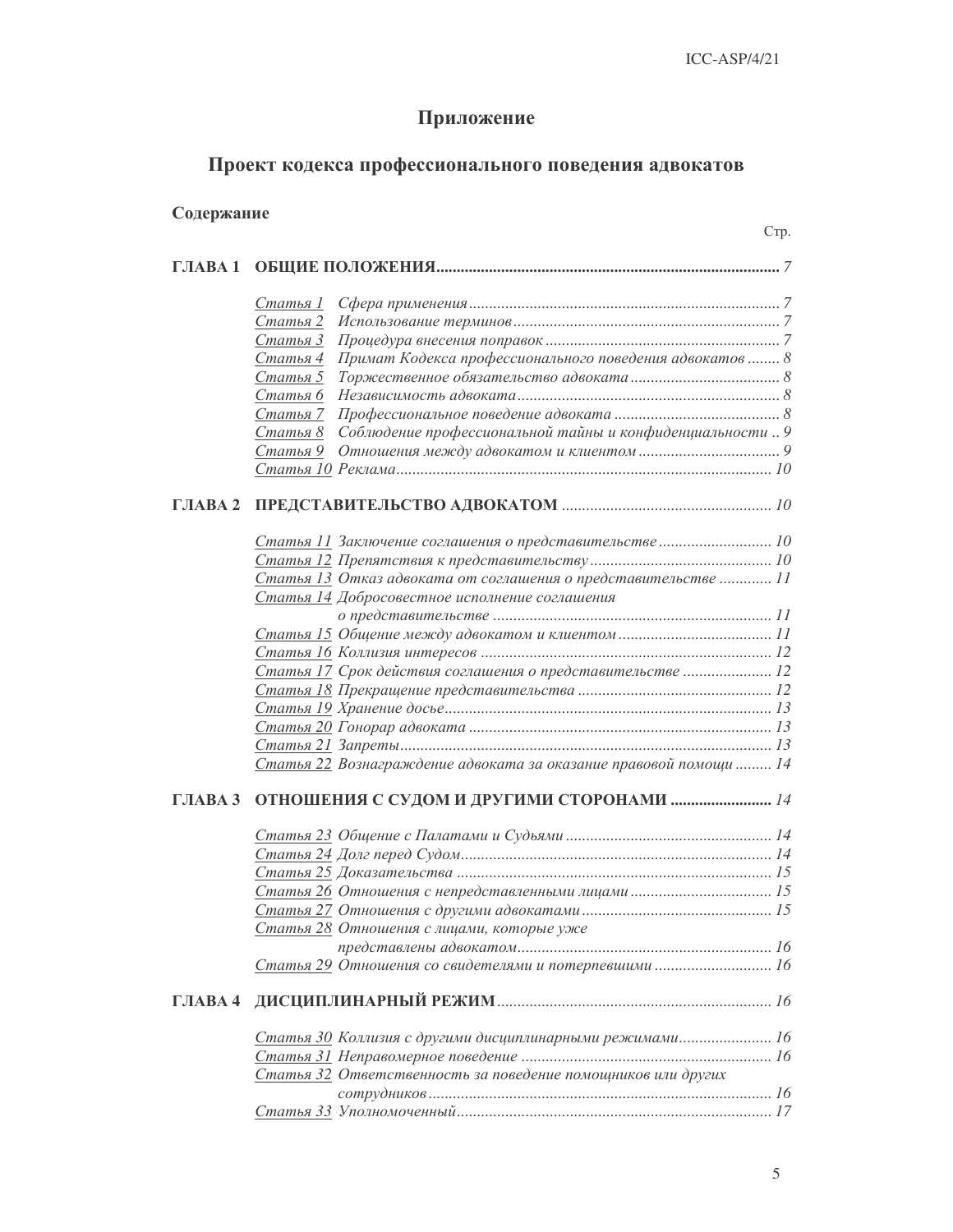|  | Статья 36 Состав и управление делами Дисциплинарного совета  17     |  |
|--|---------------------------------------------------------------------|--|
|  |                                                                     |  |
|  |                                                                     |  |
|  |                                                                     |  |
|  | Статья 40 Права адвоката, в отношении которого возбуждено           |  |
|  |                                                                     |  |
|  |                                                                     |  |
|  |                                                                     |  |
|  |                                                                     |  |
|  | Статья 44 Состав и управление делами Дисциплинарного апелляционного |  |
|  |                                                                     |  |
|  |                                                                     |  |
|  |                                                                     |  |
|  |                                                                     |  |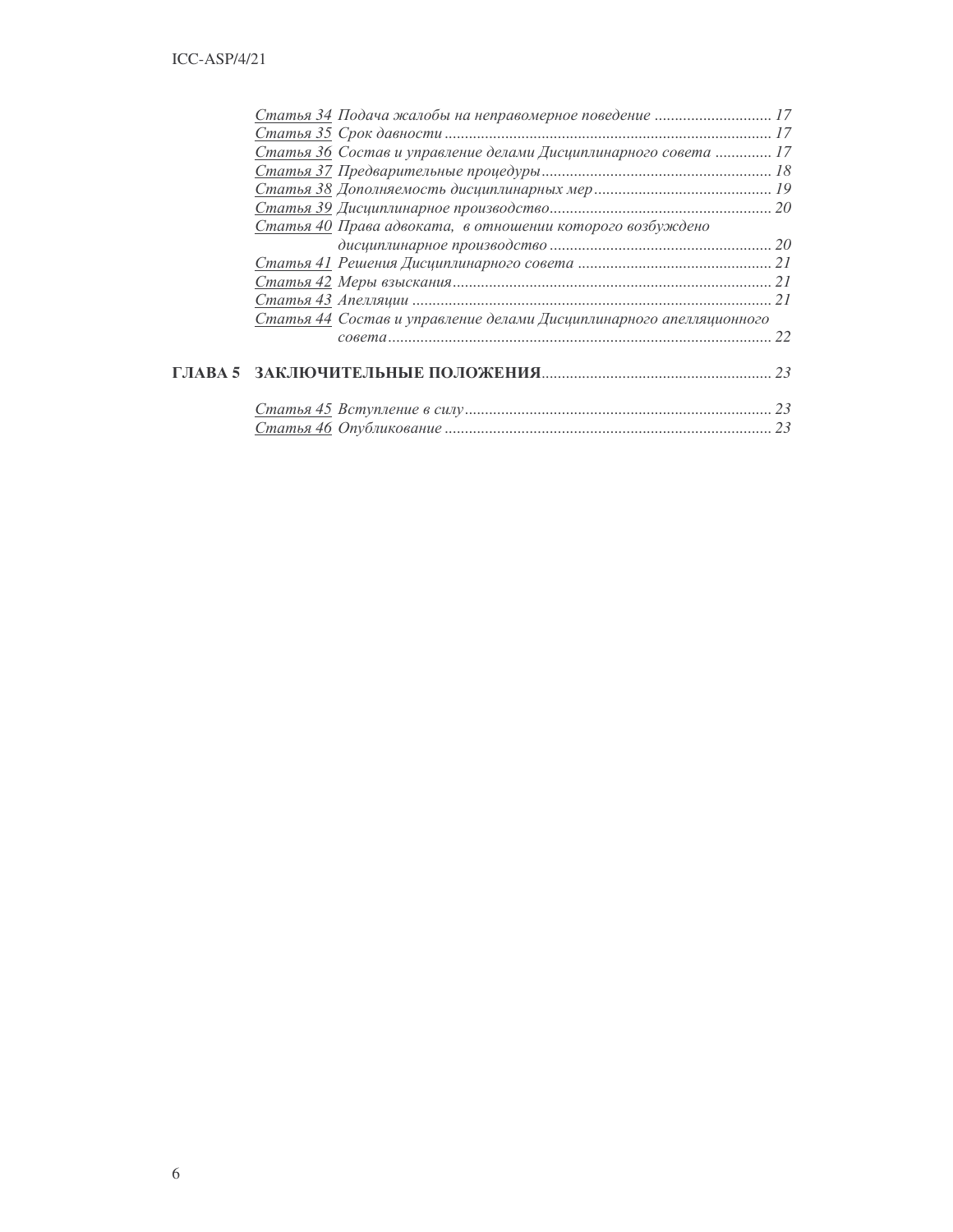#### Проект кодекса профессионального поведения адвокатов

#### Глава 1 Общие положения

#### Статья 1 Сфера применения

1. Настоящий Кодекс применяется к адвокатам защиты, адвокатам, выступающим от имени государств, консультантам и адвокатам или юридическим представителям потерпевших и свидетелей, практикующим в Международном уголовном суде, которые именуются далее «адвокаты».

#### Статья 2 Использование терминов

1. Если в настоящем Кодексе не указано иного, то все термины используются в соответствии с их значением, определенным в Статуте, Правилах процедуры и доказывания и Регламенте Суда.

 $2.$ В настояшем Колексе:

- «Суд» означает Международный уголовный суд;
- "компаньон" означает юристов, которые работают в той же самой юридической фирме, что и адвокат;
- "национальный орган" означает ассоциацию адвокатов, в которой адвокат состоит членом, или любой другой орган, уполномоченный регулировать и контролировать деятельность юристов, судей, прокуроров или преподавателей права, или другого квалифицированного адвоката в соответствии с пунктом 1 правила 22 Правил процедуры и доказывания;
- "клиент" означает всех, кому оказывается помощь адвокатом или кого представляет адвокат;
- "группа защиты" означает адвоката и всех лиц, работающих под его или ее надзором;
- "соглашение" означает устно или письменно оформленные юридические отношения, которые соединяют адвоката с его или ее клиентом при рассмотрении дела в Суде.

#### Статья 3 Процедура внесения поправок

 $1<sub>1</sub>$ Государства-участники, судьи, Секретарь, адвокаты  $W$ независимые организации, представляющие ассоциации юристов и адвокатов, могут представлять предложения о внесении поправок в настоящий Кодекс. Любое предложение о внесении поправок в настоящий Кодекс представляется Секретарю вместе с пояснительным материалом на одном или на обоих рабочих языках Суда.

2. Секретарь препровождает предложения Президиуму вместе  $\mathcal{C}$ аргументированным докладом, подготовленным после консультации с Прокурором, и, в случае необходимости, любой независимой организацией, представляющей ассоциации юристов и адвокатов.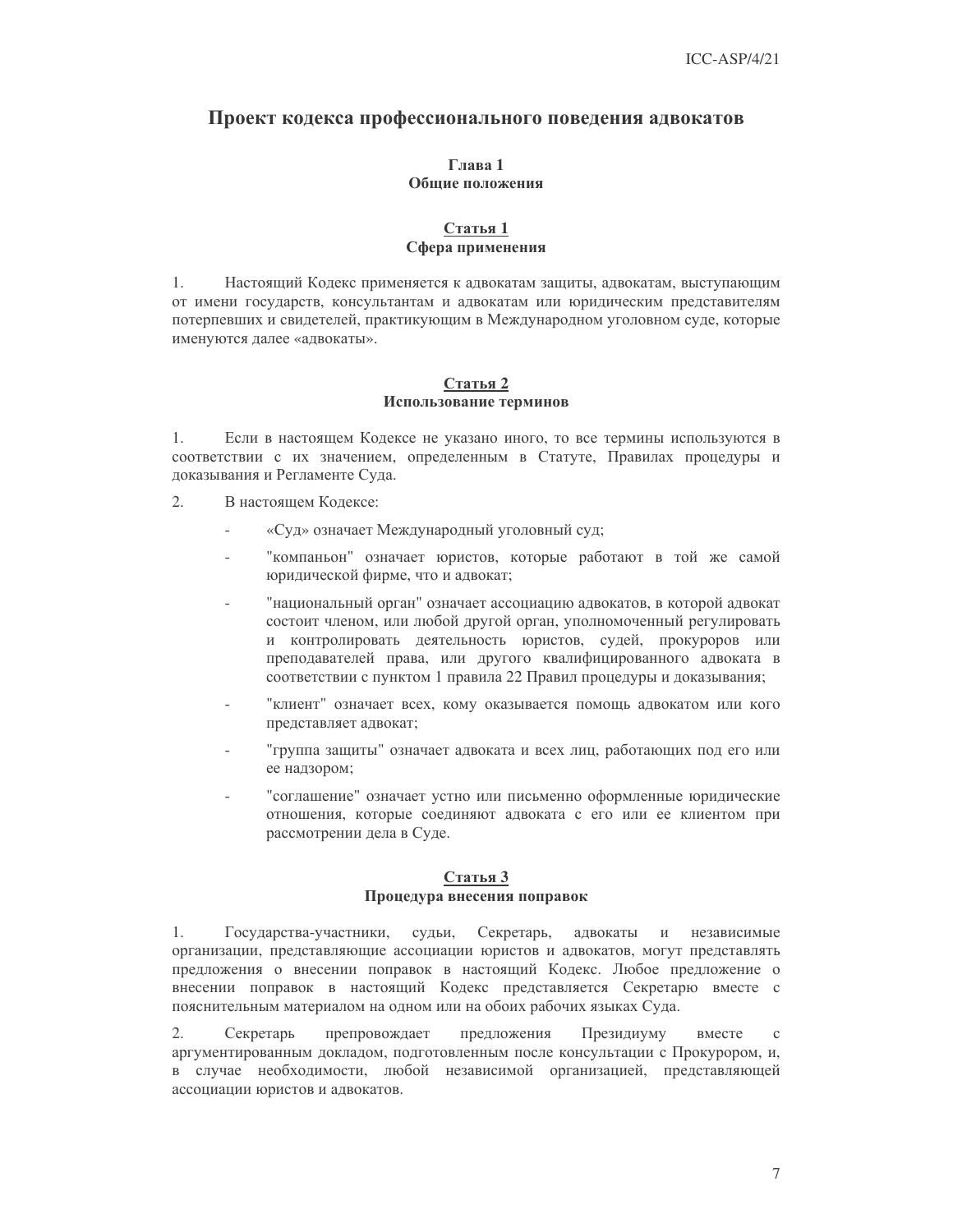$\overline{3}$ . Любое предложение о внесении поправок в настоящий Кодекс, представленное одним государством-участником или несколькими государствами-участниками, препровождается Президиумом Ассамблее государств-участников вместе с любыми замечаниями, которые могут быть у Президиума, с учетом доклада Секретаря.

 $4.$ Любое предложение о внесении поправок в настоящий Кодекс, отличающееся от предложения, представленного одним государством-участником или несколькими государствами-участниками, препровождается Президиумом Ассамблее государствучастников вместе с любыми замечаниями, которые могут быть у Президиума, с учетом доклада Секретаря. При таких обстоятельствах Президиум представляет Ассамблее государств-участников аргументированные рекомендации Президиума относительно того, следует ли принимать любое такое предложение. Если Президиум порекомендует принять его, то он представляет проект поправки в отношении этого предложения Ассамблее государств-участников для целей принятия.

5. Поправки к настоящему Кодексу принимаются Ассамблей государствучастников в соответствии с пунктом 7 статьи 112 Статута.

#### Статья 4 Примат Кодекса профессионального поведения адвокатов

В случае любого несоответствия между настоящим Кодексом и любым другим кодексом этики или профессиональной ответственности, который адвокаты обязаны соблюдать, положения настоящего Кодекса имеют преимущественную силу в отношении практики и профессиональной этики адвокатов, выступающих в Суде.

#### Статья 5 Торжественное обязательство адвоката

Перед вступлением в должность адвокат принимает следующее торжественное обязательство перед Судом: "Я торжественно заявляю, что буду выполнять свои обязанности и осуществлять свои полномочия в Международном уголовном суде честно и старательно, достойно, свободно, независимо, оперативно и добросовестно, и буду неукоснительно соблюдать профессиональную тайну и выполнять другие обязанности, возлагаемые Кодексом профессионального поведения адвокатов, выступающих в Международном уголовном суде".

#### Статья 6 Независимость алвоката

- 1. Адвокат действует достойно, независимо и свободно.
- $2.$ Алвокат не лолжен:
	- допускать, чтобы его или ее независимость, честность или свобода были a) скомпрометированы в результате оказания внешнего воздействия;
	- $b)$ делать что-либо, что может привести к любому разумному выводу о том, что его или ее независимость была скомпрометирована.

#### Статья 7 Профессиональное поведение адвоката

1. Адвокат проявляет уважение и вежливость в своих отношениях с Палатой, Прокурором и сотрудниками Канцелярии Прокурора, Секретарем и сотрудниками Секретариата Суда, клиентами, адвокатом противной стороны, обвиняемыми лицами,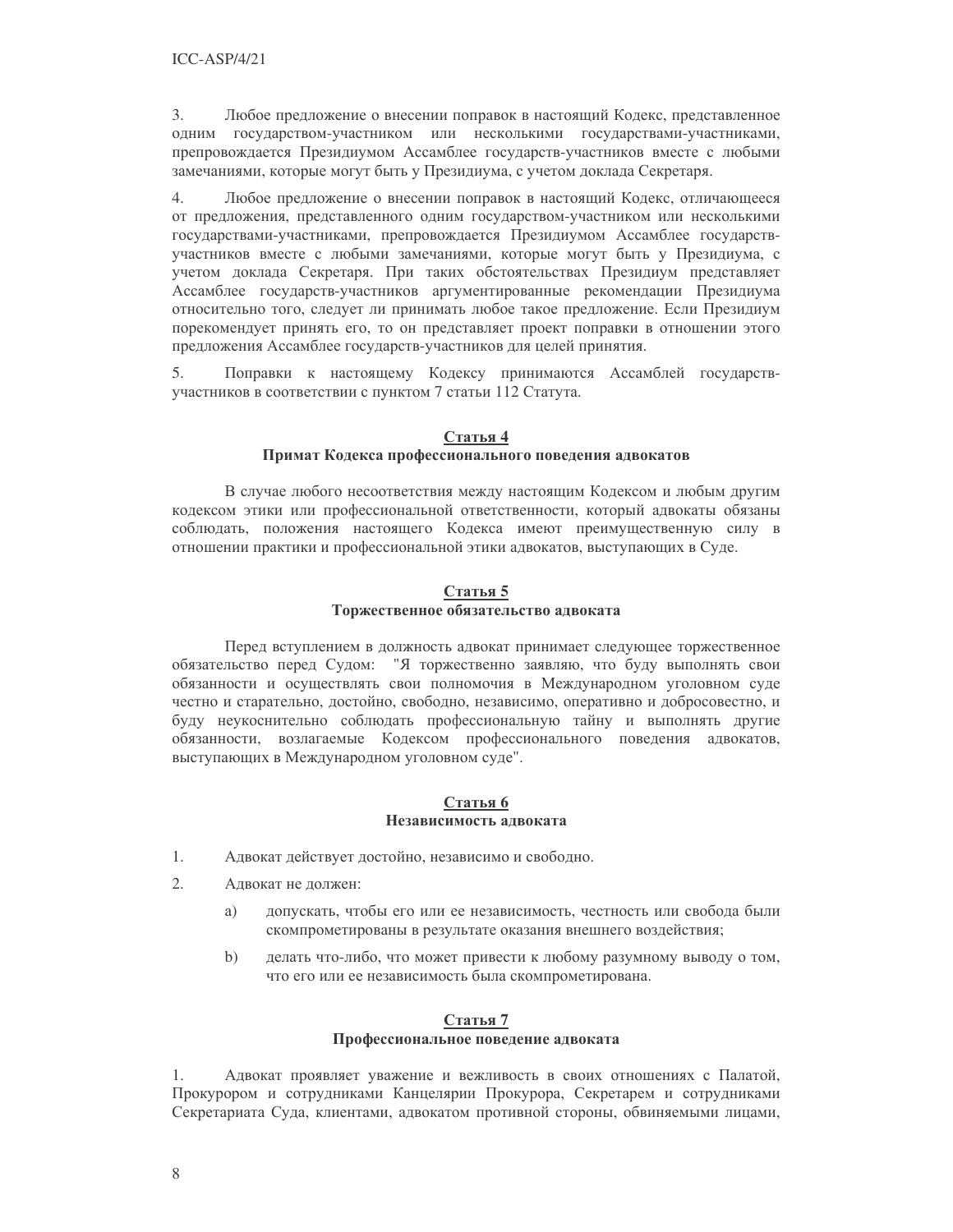потерпевшими, свидетелями и любыми другими лицами, участвующими в судопроизводстве.

 $\overline{2}$ . Адвокат поддерживает высокий уровень компетентности в области применяемого Судом права. Он или она участвует во всех учебных мероприятиях, которые необходимы для поддержания подобной компетентности.

3. Адвокат всегда соблюдает Статут, Правила процедуры и доказывания, Регламент Суда и такие постановления в отношении поведения и процедуры, которые могут применяться Судом в его производстве, включая обеспечение соблюдения настоящего Кодекса.

 $\overline{4}$ . Адвокат осуществляет надзор за работой своих помощников и других сотрудников, включая следователей, секретарей и исследователей, для обеспечения соблюдения ими настоящего Кодекса.

#### Статья 8

#### Соблюдение профессиональной тайны и конфиденциальности

 $1.$ Адвокат соблюдает и активно принимает все меры предосторожности для соблюдения профессиональной тайны и защиты конфиденциальной информации в соответствии со Статутом, Правилами процедуры и доказывания и Регламентом Суда.

Соответствующие положения, ссылка на которые содержится в пункте 1  $2.$ настоящей статьи, включают, среди прочего пункт 6(с) статьи 64, пункт 7 статьи 64, пункт 1(b) статьи 67, статью 68 и статью 72 Статута, правила 72, 73 и 81 Правил процедуры и доказывания и положение 97 Регламента Суда. Адвокат соблюдает также соответствующие положения настоящего Кодекса и любые распоряжения Суда.

3. Адвокат может раскрывать информацию, охраняемую в соответствии с пунктами 1 и 2 настоящей статьи, работающим с ним адвокатам, помощникам и другим сотрудникам, работающим по конкретному делу, к которому относится информация, и исключительно для обеспечения выполнения своих функций в связи с данным делом.

 $\overline{4}$ . В соответствии с пунктом 3 настоящей статьи адвокат может разгласить информацию, охраняемую в соответствии с пунктами 1 и 2 настоящей статьи, только в тех случаях, когда такое разглашение предусмотрено каким-либо конкретным положением Статута, Правил процедуры и доказывания, Регламента Суда или настоящего Кодекса или когда такое разглашение делается по распоряжению Суда. В частности, адвокат не раскрывает личность защищаемых потерпевших и свидетелей или любую конфиденциальную информацию, которая может раскрыть их личность и местонахождение, если ему или ей не будет предписано сделать это по распоряжению Суда.

#### <u>Статья 9</u>

#### Отношения между адвокатом и клиентом

Поведение адвоката никогда не должно характеризоваться каким-либо 1. дискриминационным отношением к любому другому лицу, в частности его или ее клиенту, на основании расы, цвета кожи, этнического или национального происхождения, национальности, гражданства, политических взглядов, религиозных убеждений, пола, сексуальной ориентации, инвалидности, семейного или любого иного личного или экономического положения.

 $\overline{2}$ . В своих отношениях с клиентом адвокат учитывает личные обстоятельства и конкретные потребности клиента, в частности в тех случаях, когда адвокат представляет интересы жертв пыток или физического, психологического или сексуального насилия, или детей, престарелых или инвалидов.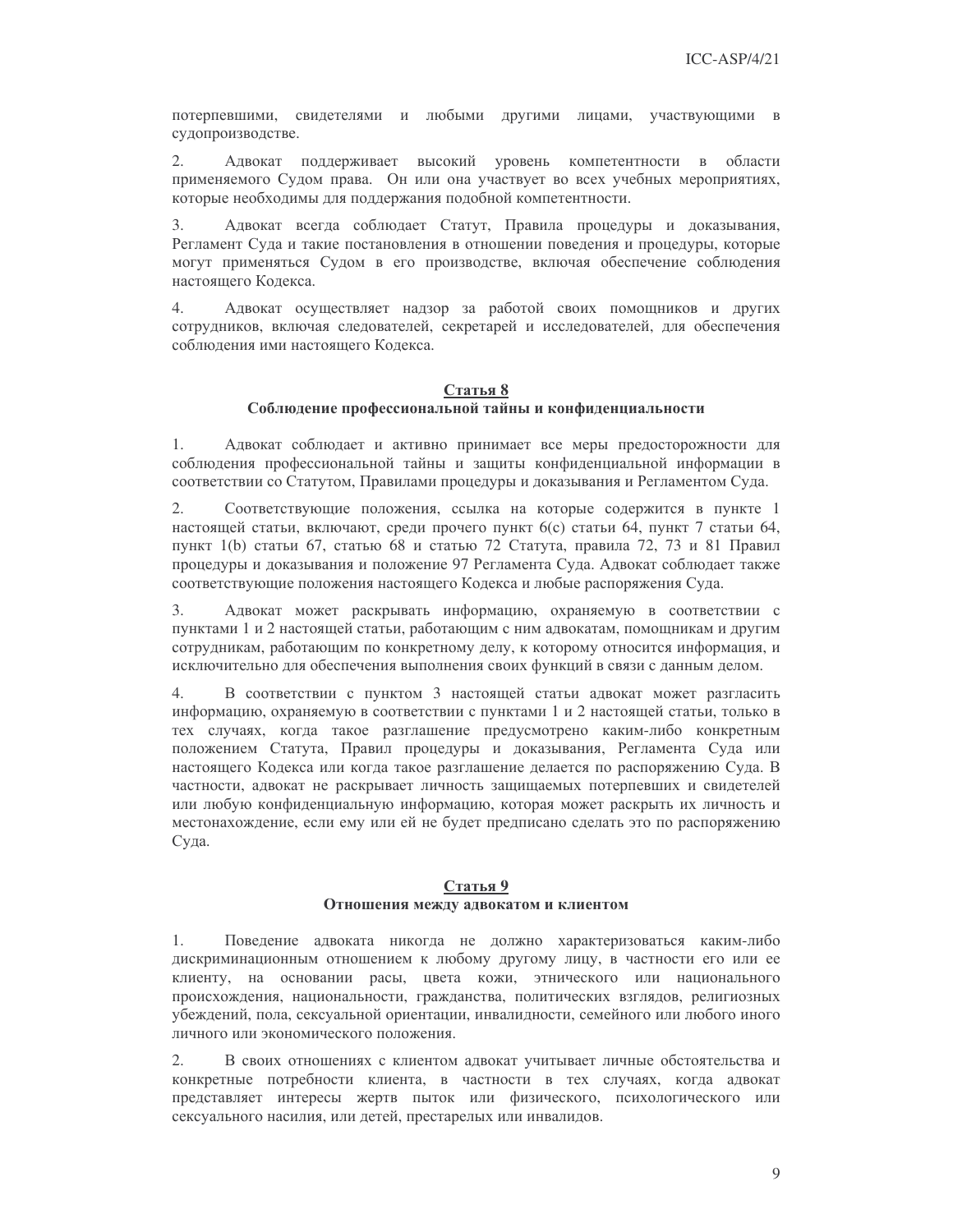$3<sub>1</sub>$ В тех случаях, когда способность клиента принимать решения относительно представления его интересов является ограниченной из-за его психической неполноценности или в силу любых иных причин, адвокат сообщает об этом Секретарю и соответствующей Палате. Кроме того, адвокат принимает меры, необходимые для обеспечения должного юридического представительства интересов клиента в соответствии со Статутом и Правилами процедуры и доказывания.

 $4<sub>1</sub>$ Адвокат не должен допускать какое-либо ненадлежащее поведение, например, требовать от клиента вступления с ним в половую связь, прибегать к принуждению, запугиванию или иному злоупотреблению влиянием в своих отношениях с клиентом.

#### Статья 10 Реклама

Адвокат может давать рекламные объявления при том условии, что информация является:

- a) точной; и
- $b)$ учитывает обязательства адвоката в отношении конфиденциальности и привилегий.

#### Глава 2 Представительство адвокатом

#### Статья 11

#### Заключение соглашения о представительстве

Соглашение заключается, когда адвокат соглашается на просьбу клиента, желающего быть представленным, или просьбу Палаты.

#### Статья 12 Препятствия к представительству

- $1.$ Адвокат не должен представлять клиента в том случае:
	- a) если данное дело является тем же самым или существенным образом связанным с другим делом, по которому адвокат или его или ее компаньоны представляли ранее другого клиента, и интересы данного клиента являются несовместимыми с интересами бывшего клиента, если только данный клиент и бывший клиент не приходят к согласию после проведения консультации; или
	- $b)$ когда адвокат был связан с конфиденциальной информацией или был посвящен в такую информацию в качестве сотрудника Суда, имеющего отношение к делу, по которому стремится выступать в Суде адвокат. Подобное препятствие может быть, однако, устранено по просьбе адвоката распоряжением Суда, если это будет сочтено оправданным в интересах правосудия. Адвокат остается связанным обязательствами в отношении конфиденциальности, вытекающими из его или ее прежней работы в качестве сотрудника Суда.

2. В случае пункта 1 (а) настоящей статьи, когда достигнуто согласие после проведения консультаций, адвокат информирует Палату Суда, занимающуюся данной ситуацией или делом, о коллизии интересов и достижении согласия. Подобное уведомление представляется таким образом, чтобы это было совместимым с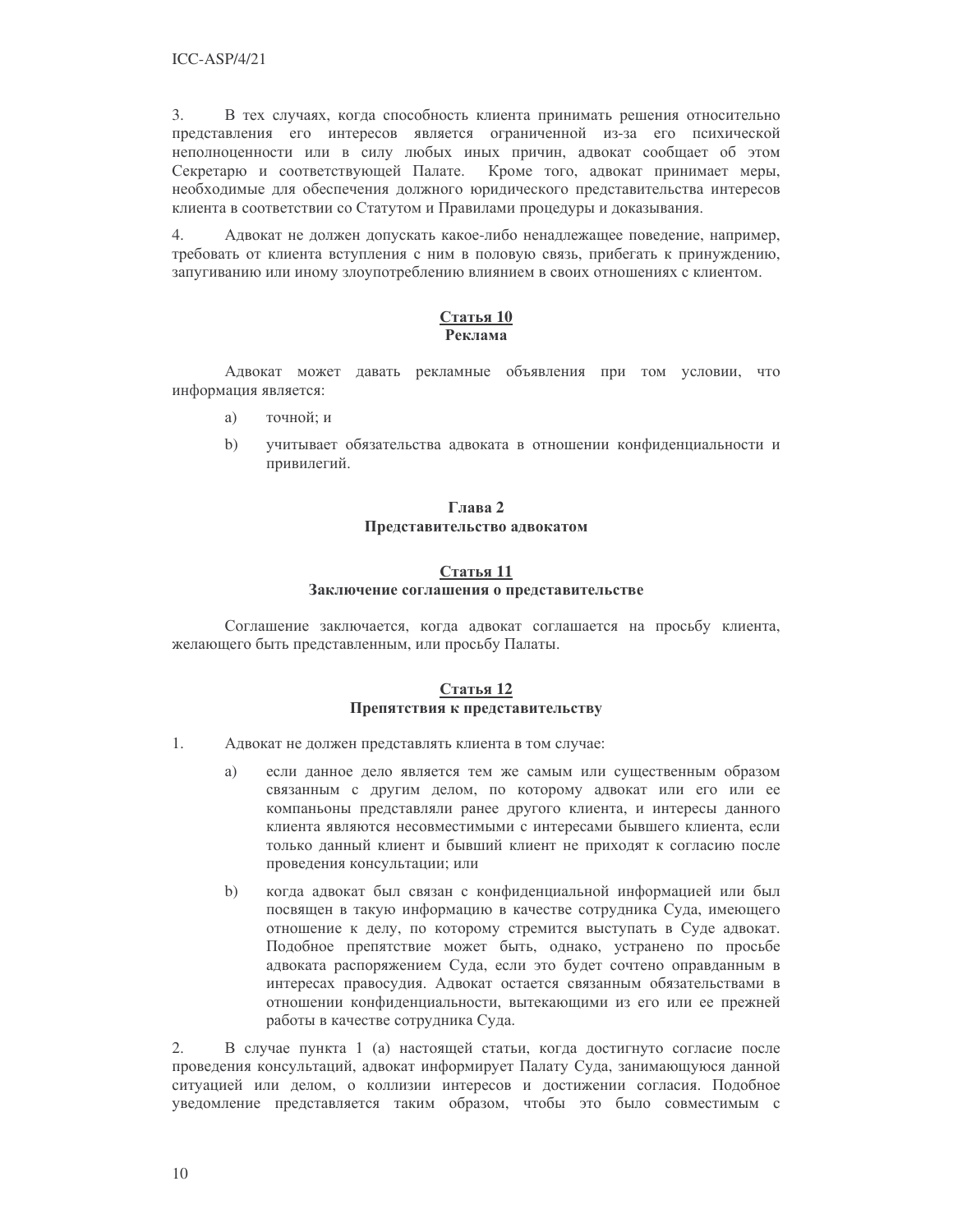обязанностями адвоката в отношении конфиденциальности в соответствии со статьей 8 настоящего Кодекса и подправилом 1 правила 73 Правил процедуры и доказывания.

Адвокат не участвует в судопроизводстве, если существует значительная 3. вероятность того, что в его процессе адвоката или компаньона адвоката вызовут в качестве свидетеля, если только:

- a) свидетельские показания не касаются неоспоренного вопроса; или
- $h)$ свидетельские показания не касаются характера и ценности юридических услуг, предоставляемых по данному делу.
- $4.$ Настоящая статья не наносит ущерба статье 16 настоящего Кодекса.

#### Статья 13

#### Отказ адвоката от соглашения о представительстве

- $1<sub>1</sub>$ Адвокат имеет право отказаться от соглашения без указания причин.
- $2.$ Адвокат обязан отказаться от соглашения, если:
	- существует коллизия интересов согласно статье 16 настоящего Кодекса; a)
	- $b)$ адвокат не в состоянии заниматься данным вопросом тщательным образом; или
	- $\mathbf{c}$ ) адвокат считает, что он или она не обладает необходимыми знаниями и опытом.

#### Статья 14

#### Добросовестное исполнение соглашения о представительстве

1. Отношения между клиентом и адвокатом характеризуются откровенным обменом информацией и доверием и обязывают адвоката проявлять добросовестность при работе с клиентом. При исполнении этой обязанности адвокат всегда действует по отношению к клиенту справедливо, честно и откровенно.

- $2.$ При представлении интересов клиента адвокат:
	- руководствуется решениями клиента относительно целей его или ее a) представительства, если они не противоречат обязанностям адвоката согласно Статуту, Правилам процедуры и доказывания и настоящему Кодексу; и
	- $b)$ консультирует клиента относительно тех средств, при помощи которых должны достигаться цели его или ее представительства.

#### Статья 15 Общение между адвокатом и клиентом

 $1$ Адвокат предоставляет все разъяснения клиенту, которые разумно необходимы последнему для принятия осознанных решений в отношении его или ее представительства.

Когда адвокат освобождается от представительства или прекращает его, он или 2. она в кратчайшие сроки передает бывшему клиенту или заменившему его или ее адвокату все сообщения по материалам дела, которые адвокат получил в связи с данным представительством, без ущерба для обязанностей, которые остаются в силе после окончания представительства.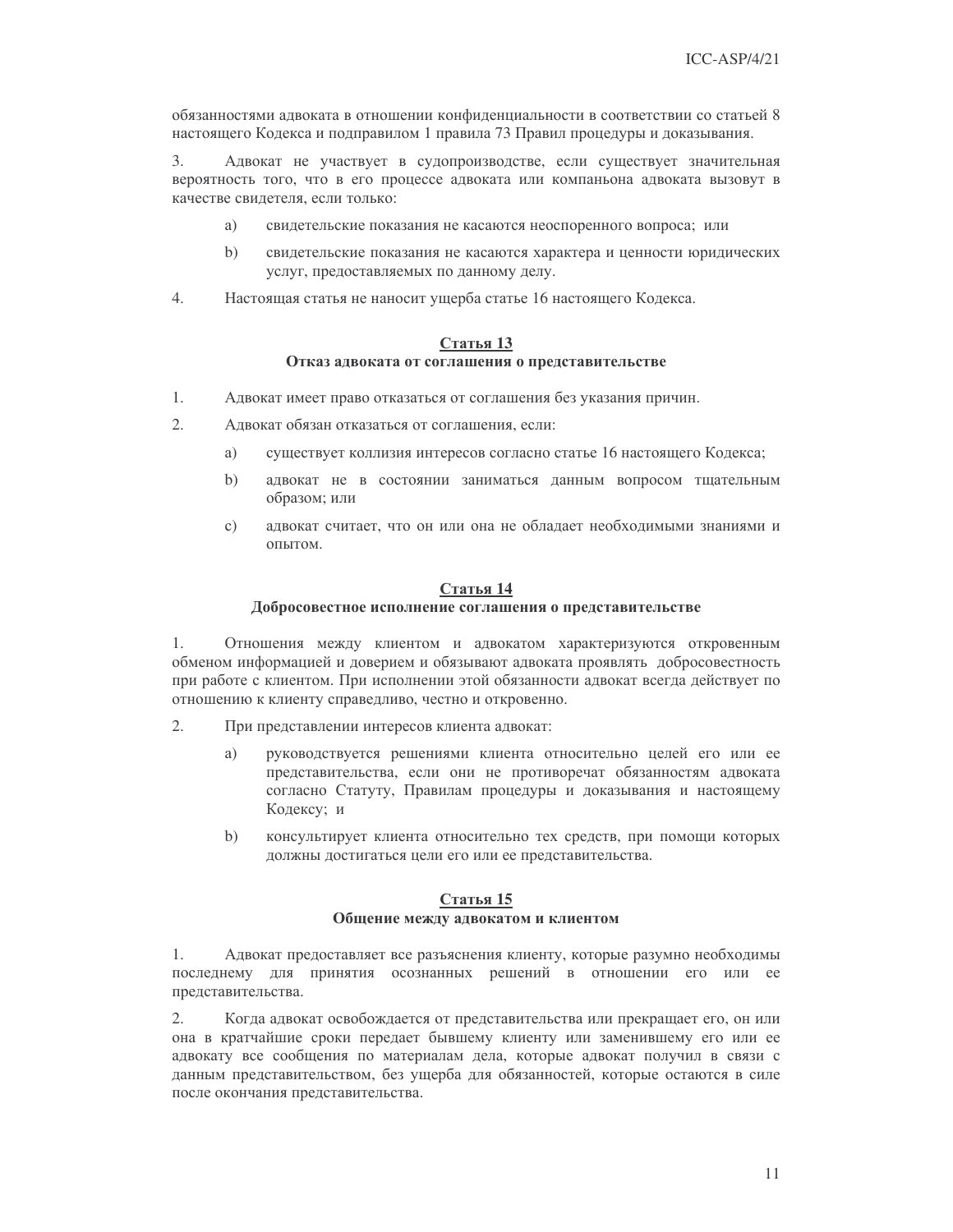$3<sub>1</sub>$ При общении с клиентом адвокат обеспечивает конфиденциальность подобного общения.

#### <u>Статья 16</u> Коллизия интересов

принимает **BCC** меры предосторожности для обеспечения  $\mathbf{1}$ . Адвокат предотвращения любой коллизии интересов. Адвокат уделяет приоритетное внимание интересам клиента по сравнению с собственными интересами адвоката или интересами любого другого лица, организации или государства, должным образом соблюдая при этом положения Статута, Правил процедуры и доказывания и настоящего Кодекса.

2. В случае найма или назначения адвоката в качестве общего юридического представителя потерпевших или конкретных групп потерпевших он или она с самого начала информирует своих клиентов о характере представительства и потенциальных коллизиях интересов в рамках данной группы. Адвокат принимает все меры предосторожности для обеспечения справедливого представительства различных, но согласующихся позиций своих клиентов.

3. В случае возникновения коллизии интересов адвокат немедленно сообщает всем потенциально затрагиваемым клиентам о существовании коллизии и либо:

- a) прекращает представительство одного или нескольких клиентов с предварительного согласия Палаты; либо
- $\mathbf{b}$ запрашивает полное и осознанное согласие в письменном виде у всех потенциально затрагиваемых клиентов на продолжение представительства.

#### Статья 17 Срок действия соглашения о представительстве

- $1<sub>1</sub>$ Адвокат консультирует и представляет клиента до тех пор, пока:
	- a) рассматриваемое Судом дело не будет полностью разрешено, включая все апелляции;
	- $b)$ алвокат не выйлет из соглашения в соответствии со статьей 16 или 18 настоящего Кодекса; или
	- назначенный Судом адвокат не будет отозван.  $\mathcal{C}$ )

2. Обязанности адвоката перед клиентом продолжаются до окончания представительства, за исключением тех обязанностей, которые сохраняются в соответствии с настоящим Кодексом.

#### Статья 18 Прекращение представительства

С предварительного согласия Палаты адвокат может выйти из соглашения 1. согласно условиям Регламента Суда, если:

- клиент настаивает на выполнении задачи, которую адвокат считает a) нечистоплотной; или
- $b)$ клиент не выполняет обязательство перед адвокатом, связанное с услугами адвоката, и получил разумное уведомление о том, что адвокат прекратит свою работу, если это обязательство не будет выполнено.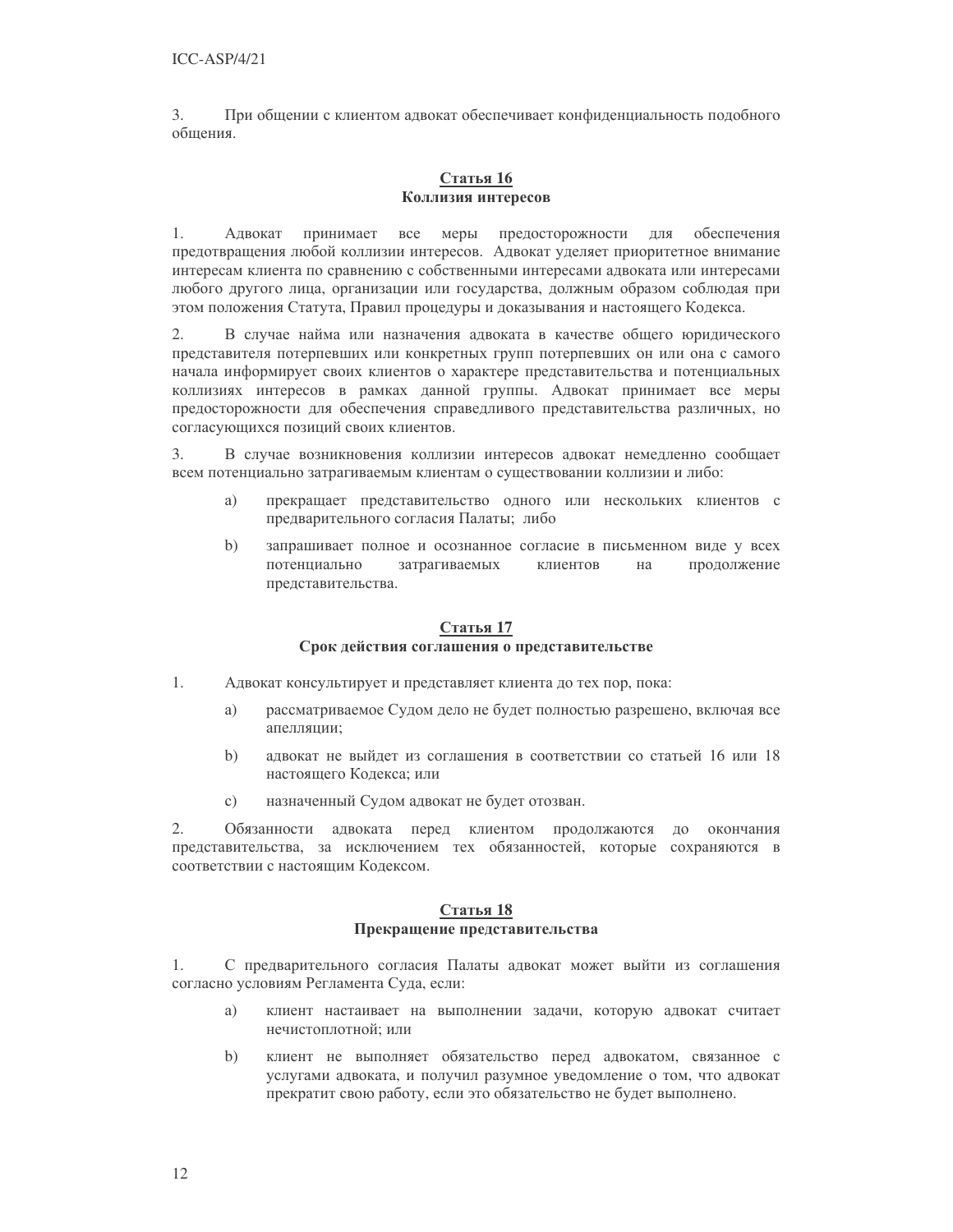$2.$ В случае выхода адвоката из соглашения на него или нее по-прежнему распространяется действие статьи 8 настоящего Кодекса, а также любых положений Статута и Правил процедуры и доказывания в отношении конфиденциальности.

3. В тех случаях, когда адвокат освобождается от своих обязанностей клиентом, адвокат может быть освобожден от своих обязанностей согласно положениям Регламента Сула.

 $\overline{4}$ В том случае, если физическое или психическое состояние адвоката существенным образом ограничивает его или ее способность представлять клиента, адвокат может быть отозван Палатой по его или ее просьбе или по просьбе клиента или Секретаря.

 $5<sub>1</sub>$ Помимо выполнения всех обязанностей в соответствии с пунктом 2 статьи 15 адвокат должен передать заменившему его адвокату все досье по делу, включая любые касающиеся данного дела материалы или документы.

#### <u>Статья 19</u> Хранение досье

После прекращения представительства адвокат в течение пяти лет хранит досье, содержащие документы и рабочие записи, подготовленные в связи с исполнением соглашения о представительстве. Адвокат разрешает бывшему клиенту ознакомиться с досье, если у адвоката нет существенных оснований для отказа. После этого срока адвокат запрашивает указания у бывшего клиента, его или ее наследников или Секретаря относительно того, каким образом распорядиться этими досье, должным образом соблюдая при этом конфиденциальность.

#### Статья 20 Гонорар адвоката

До заключения соглашения адвокат в письменном виде уведомляет клиента о ставках гонорара, который будет взиматься, и критериях для его начисления, принципах расчета расходов, правилах выставления счетов и праве клиента на получение счета расходов.

#### **Статья 21** Запреты

Независимо от положений статьи 22, адвокат не должен принимать 1. вознаграждение, наличными или натурой, от источника, иного, чем клиент, если только клиент не дает согласия на это в письменном виде после проведения консультации и эти действия не затрагивают независимость адвоката и его отношения с клиентом.

Адвокат никогда не обусловливает свой гонорар исходом дела, которое он или 2. она ведет.

3. Адвокат не смешивает средства клиента со своими собственными или со средствами работодателя или компаньонов адвоката. Адвокат не удерживает денежные суммы, полученные на имя клиента.

4. Адвокат не занимает денежные суммы или активы у своего клиента.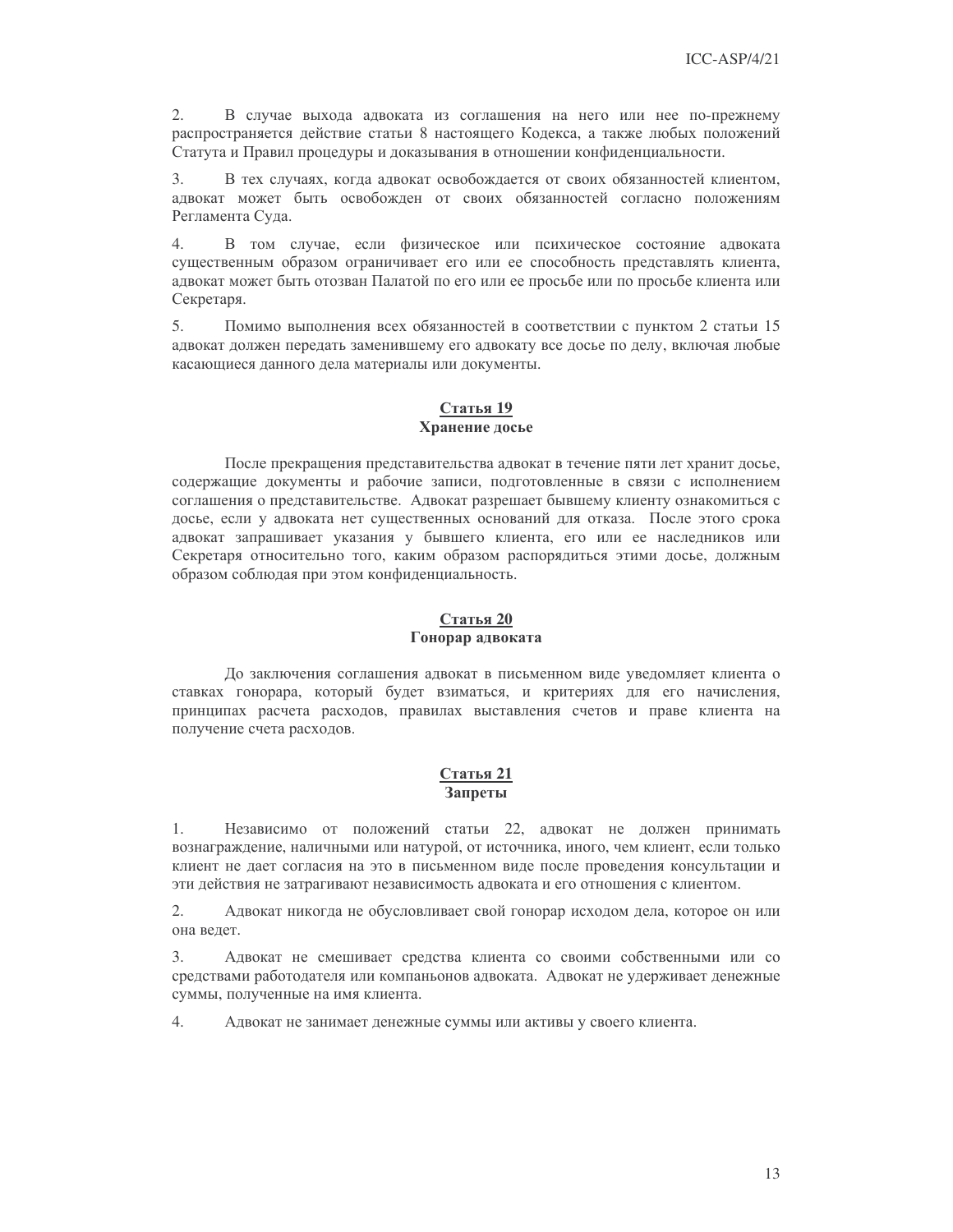#### Статья 22

#### Вознаграждение адвоката за оказание правовой помощи

Гонорар адвоката, клиенту которого оказывается правовая помощь, 1. выплачивается исключительно Секретариатом Суда. Адвокат не должен принимать вознаграждение наличными или натурой из любого другого источника.

 $2.$ Адвокат не должен ни переводить, ни ссужать весь гонорар или часть гонорара, полученного за представительство клиента, или любые иные активы или денежные суммы на имя этого клиента, его или ее родственников, знакомых или любого другого третьего лица или организации, по отношению к которым у клиента имеется личный интерес.

3. В тех случаях, когда адвоката просят, побуждают или призывают нарушить обязательства в соответствии с настоящей статьей, адвокат должен проинформировать клиента о существовании запрета на такое поведение и должен проинформировать Секретаря тотчас же, как это станет практически возможным.

 $\overline{4}$ . Адвокат информирует Секретаря о любых нарушениях обязательств в соответствии с настоящей статьей любым членом своей группы защиты.

5. Предоставление информации Секретарю в соответствии с пунктами 3 и 4 настоящей статьи не рассматривается в качестве нарушения статьи 8 настоящего Колекса.

#### Глявя 3 Отношения с Судом и другими сторонами

#### Статья 23 Общение с Палатами и Судьями

Если только судья или Палата, занимающиеся тем или иным делом, не разрешат адвокату поступать соответствующим образом при исключительных обстоятельствах, последний не должен:

- вступать в контакт с судьей или Палатой по существу конкретного дела, a) за исключением контакта в ходе самой процедуры судопроизводства; или
- $b)$ передавать доказательства, записки или документы судье или Палате, кроме как через Секретариат.

#### **Статья 24** Долг перед Судом

Адвокат принимает все необходимые меры для обеспечения того, чтобы его 1. действия или действия помощников или сотрудников адвоката не наносили ущерба идущему судопроизводству и не порочили репутацию Суда.

2. Адвокат несет личную ответственность за ведение и представление дела клиента и должен принимать личное решение по существу и цели сделанных заявлений и заданных вопросов.

Адвокат не должен обманывать или сознательно вводить Суд в заблуждение. 3. Он должен принять все меры, необходимые для исправления заявления, которое было ошибочно сделано им или его помощниками или сотрудниками, в кратчайшие сроки после того, как ему стало известно о том, что это заявление было ошибочным.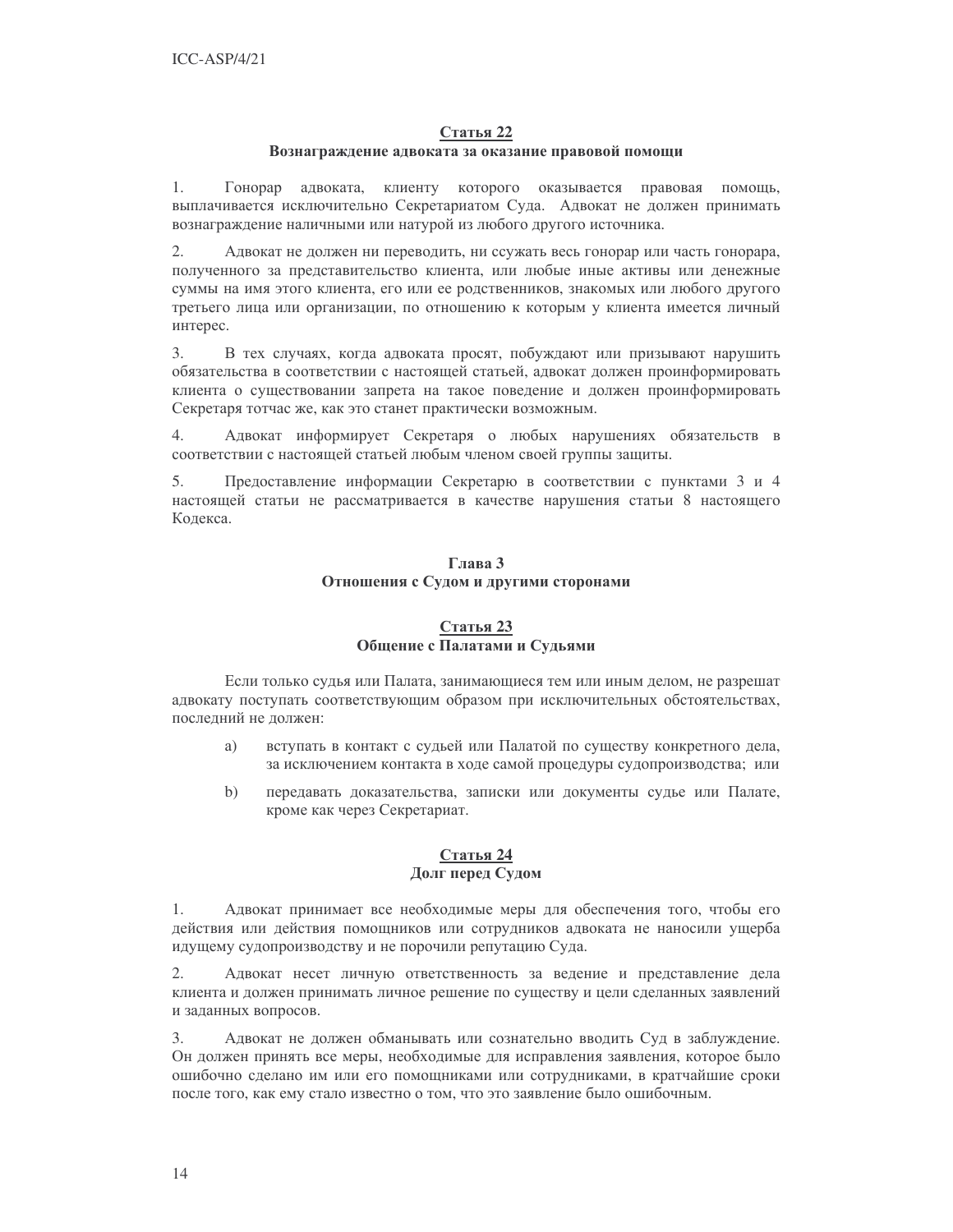$\overline{4}$ . Адвокат не должен обращаться с любой просьбой или представлять любой документ с единственной целью задержки судопроизводства или причинения вреда одному или нескольким его участникам.

5. Адвокат должен оперативно представлять своего клиента с целью избежания ненужных расходов или задержки в производстве по делу.

#### Статья 25 Локазательства

 $1$ Адвокат должен всегда сохранять целостность доказательств, имеющихся в письменной, устной или любой иной форме, которые представляются Суду. Он не должен представлять доказательства, которые, как ему известно, являются неправильными.

Если адвокат, собирая доказательства, разумно полагает, что эти доказательства  $\mathcal{D}_{\mathcal{L}}$ могут быть уничтожены или фальсифицированы, то он обращается с просьбой к Палате об издании распоряжения о сборе доказательств согласно правилу 116 Правил процедуры и доказывания.

#### Статья 26 Отношения с непредставленными лицами

 $1<sub>1</sub>$ Когда этого требуют условия представительства, адвокат может в интересах клиента общаться и встречаться с непредставленным лицом.

 $\mathcal{L}$ В случае общения адвоката с непредставленными лицами он должен:

- информировать их об их праве на помощь адвоката и, если это a) применимо, их праве на правовую помощь; и
- $b)$ информировать их, не нарушая при этом конфиденциальность сведений, полученных адвокатом от клиента, о тех интересах, которые представляет адвокат, и о цели общения.

3. Если в ходе общения или встречи с непредставленным лицом адвокату становится известно о потенциальном конфликте интересов, то он или она, невзирая на положения, содержащиеся в пункте 1 настоящей статьи, немедленно воздерживается от любых дальнейших контактов или общения с данным лицом.

# **Статья 27**<br>Отношения с другими адвокатами

1. В отношениях с другими адвокатами и их клиентами адвокат должен вести себя справедливо, добросовестно и учтиво.

 $\overline{2}$ . Вся переписка между адвокатами, которые представляют клиентов, имеющих общую заинтересованность в том или ином вопросе судебного или несудебного спора, и которые согласны обмениваться информацией по данному вопросу, считается адвокатами конфиденциальной и привилегированной.

3. Если адвокат не считает, что конкретная переписка между адвокатами будет конфиденциальной, он ясно заявляет с самого начала о том, что такая переписка не является конфиденциальной.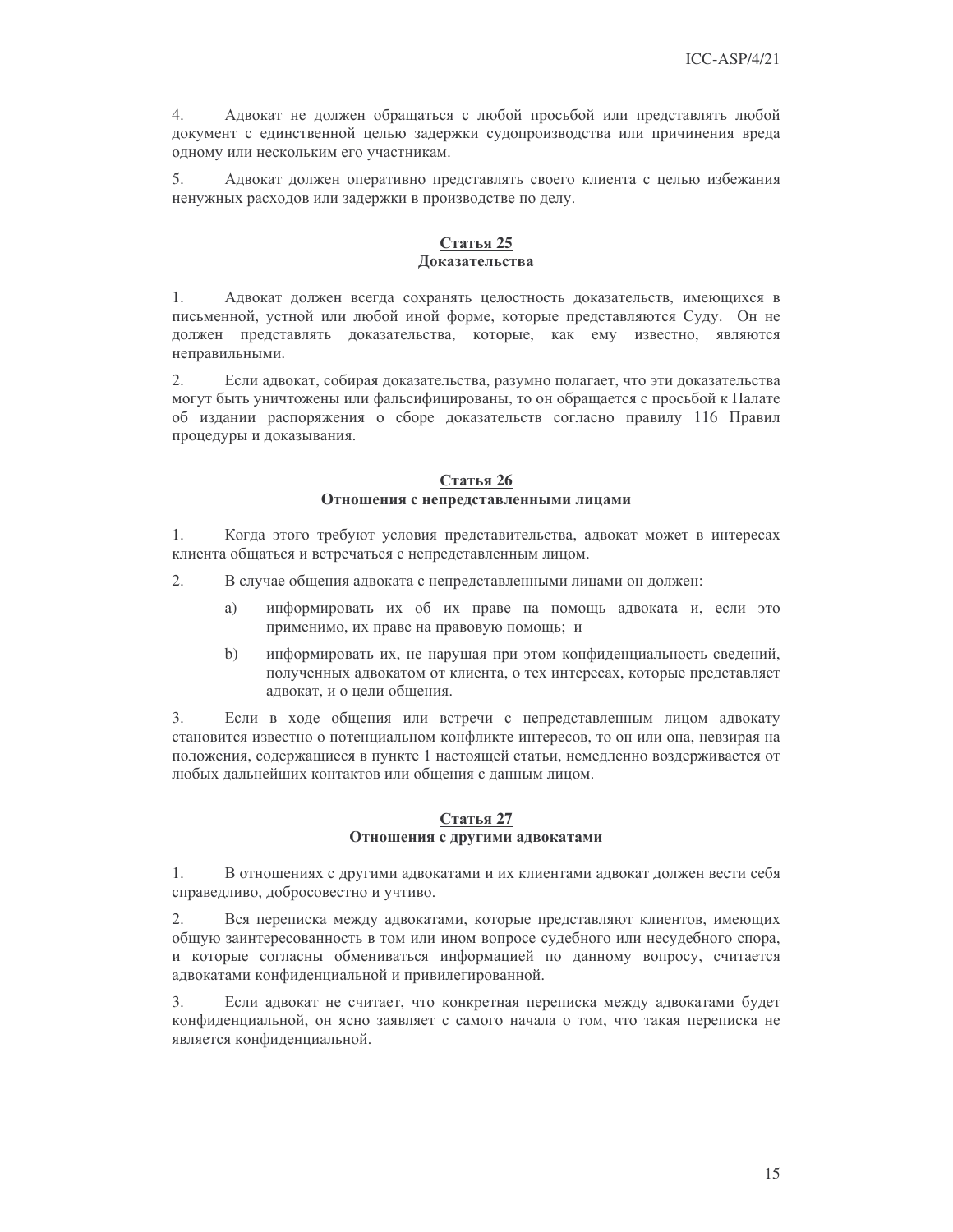#### Статья 28

#### Отношения с лицами, которые уже представлены адвокатом

Адвокат не должен обращаться непосредственно к клиенту другого адвоката, кроме как через или с разрешения этого адвоката.

#### Статья 29

#### Отношения со свидетелями и потерпевшими

 $1<sub>1</sub>$ Адвокат воздерживается от запугивания, притеснения или унижения свидетелей или потерпевших, а также от оказания на них необоснованного или чрезмерного давления в зале судебного заседания или за его пределами.

 $2.$ Адвокат проявляет особое внимание к жертвам пыток или сексуального, физического или психологического насилия; детям; пожилым лицам и инвалидам.

#### Глявя 4 Дисциплинарный режим

#### Статья 30 Коллизия с другими дисциплинарными режимами

С учетом положений статьи 38 настоящего Кодекса настоящая глава не наносит ущерба дисциплинарным полномочиям любого другого дисциплинарного органа, которые могут применяться к адвокату согласно настоящему Кодексу.

#### Статья 31 Неправомерное поведение

Поведение адвоката является неправомерным, если он или она:

- нарушает или пытается нарушить любые положения настоящего Кодекса, a) Статута, Правил процедуры и доказывания и действующие Регламенты Суда или Секретариата Суда, возлагающие на него нравственные или профессиональные обязательства;
- сознательно способствует другому лицу или подстрекает его к  $b)$ неправомерному поведению, упомянутому в пункте а) настоящей статьи, или делает это через другое лицо; или
- $\mathbf{c}$ ) не соблюдает дисциплинарное решение, вынесенное в соответствии с положениями настоящей главы.

#### Статья 32

#### Ответственность за поведение помощников или других сотрудников

Адвокат несет ответственность за предусмотренное в статье 31 настоящего 1. Кодекса неправомерное поведение своих помощников или сотрудников, когда он или она.

- a) отдает указание о подобном поведении или одобряет его; или
- $b)$ знает о том, что нарушения могут быть совершены, или обладает соответствующей информацией об этом и не принимает никаких разумных мер по исправлению положения.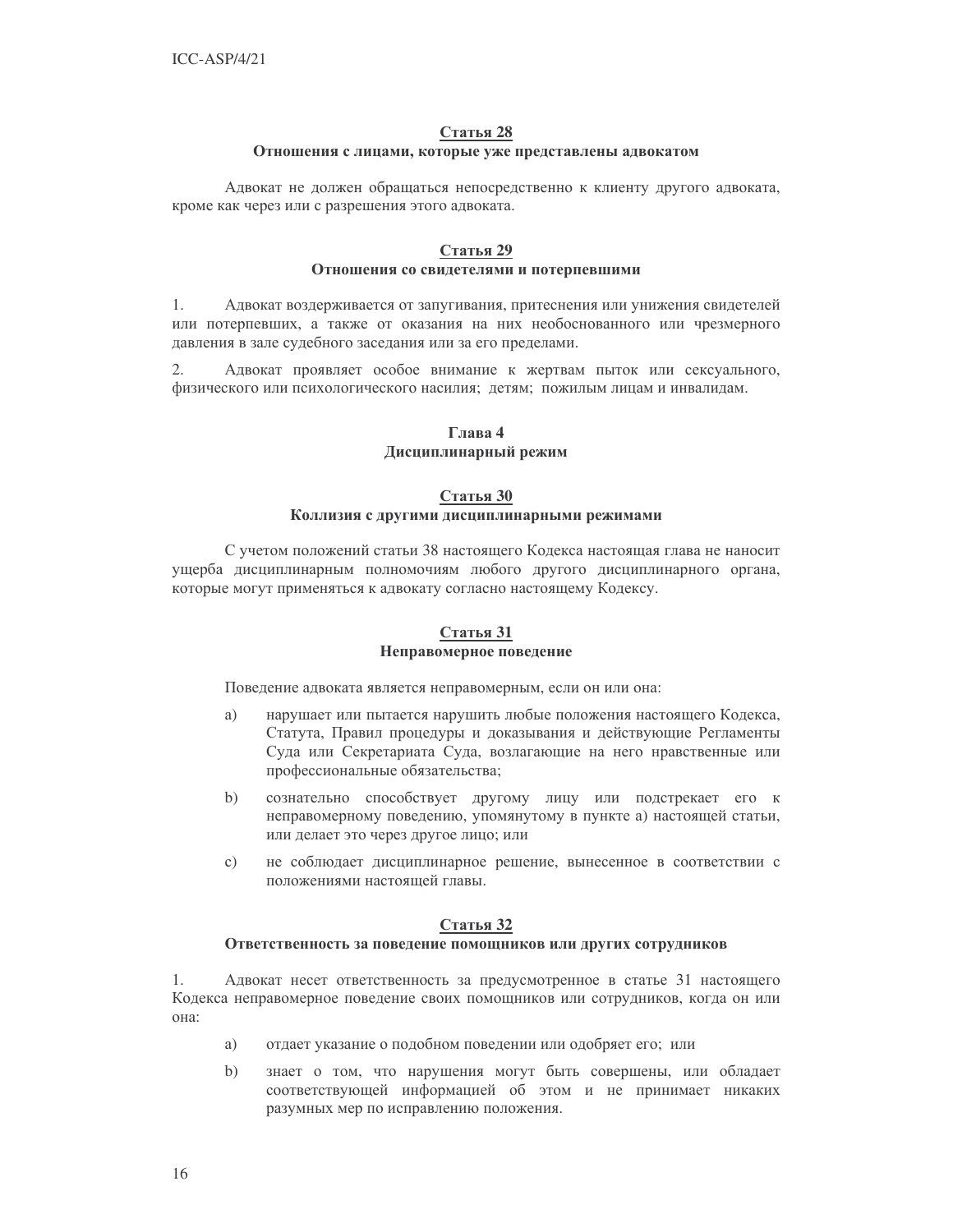2. Адвокат инструктирует своих помощников или сотрудников относительно стандартов, предусмотренных настоящим Кодексом.

#### Статья 33 Уполномоченный

Уполномоченный, отвечающий за рассмотрение жалоб на неправомерное  $1_{-}$ поведение в соответствии с настоящей главой, назначается Президиумом на четырехлетний срок. Уполномоченный избирается из числа лиц, обладающих признанной компетентностью в вопросах профессиональной этики и юридических вопросах.

 $2.$ Уполномоченный не имеет права переизбираться. Уполномоченный, мандат которого истекает в ходе проведения им расследования, продолжает такое расследование до его завершения.

#### Статья 34 Подача жалобы на неправомерное поведение

1. Жалобы на неправомерное поведение адвоката, упомянутое в статьях 32 и 33, могут подаваться в Секретариат:

- Палатой, ведущей производство по данному делу; a)
- b) Прокурором; или
- $\mathbf{c}$ ) любым лицом или группой лиц, права или интересы которых могли быть затронуты предполагаемым неправомерным поведением.

 $2.$ Жалоба подается в письменном виде или, если лицо, обратившееся с жалобой, не в состоянии сделать это, в устной форме сотруднику Секретариата. В ней приводятся данные о лице, обратившемся с жалобой, и адвокате, на которого подана эта жалоба, а также достаточно подробно описывается предполагаемое неправомерное поведение.

 $3.$ Секретарь препровождает жалобу ведущему расследование уполномоченному.

 $4.$ Секретарь может по своей собственной инициативе обращаться к Уполномоченному с жалобами на неправомерное поведение, упомянутое в статьях 31 и 32 настоящего Кодекса.

 $5<sub>1</sub>$ Секретарь должен соблюдать конфиденциальный характер всех жалоб.

#### Статья 35

#### Срок давности

Право на подачу жалобы на неправомерное поведение адвоката действует в течение пяти лет после прекращения действия соглашения о представительстве.

#### Статья 36 Состав и управление делами Дисциплинарного совета

Дисциплинарный совет состоит из трех членов, два из которых являются 1. постоянными и один членом ad hoc Совета.

 $\overline{2}$ . Члены Дисциплинарного совета выполняют свои функции согласно настоящему Кодексу независимым и беспристрастным образом.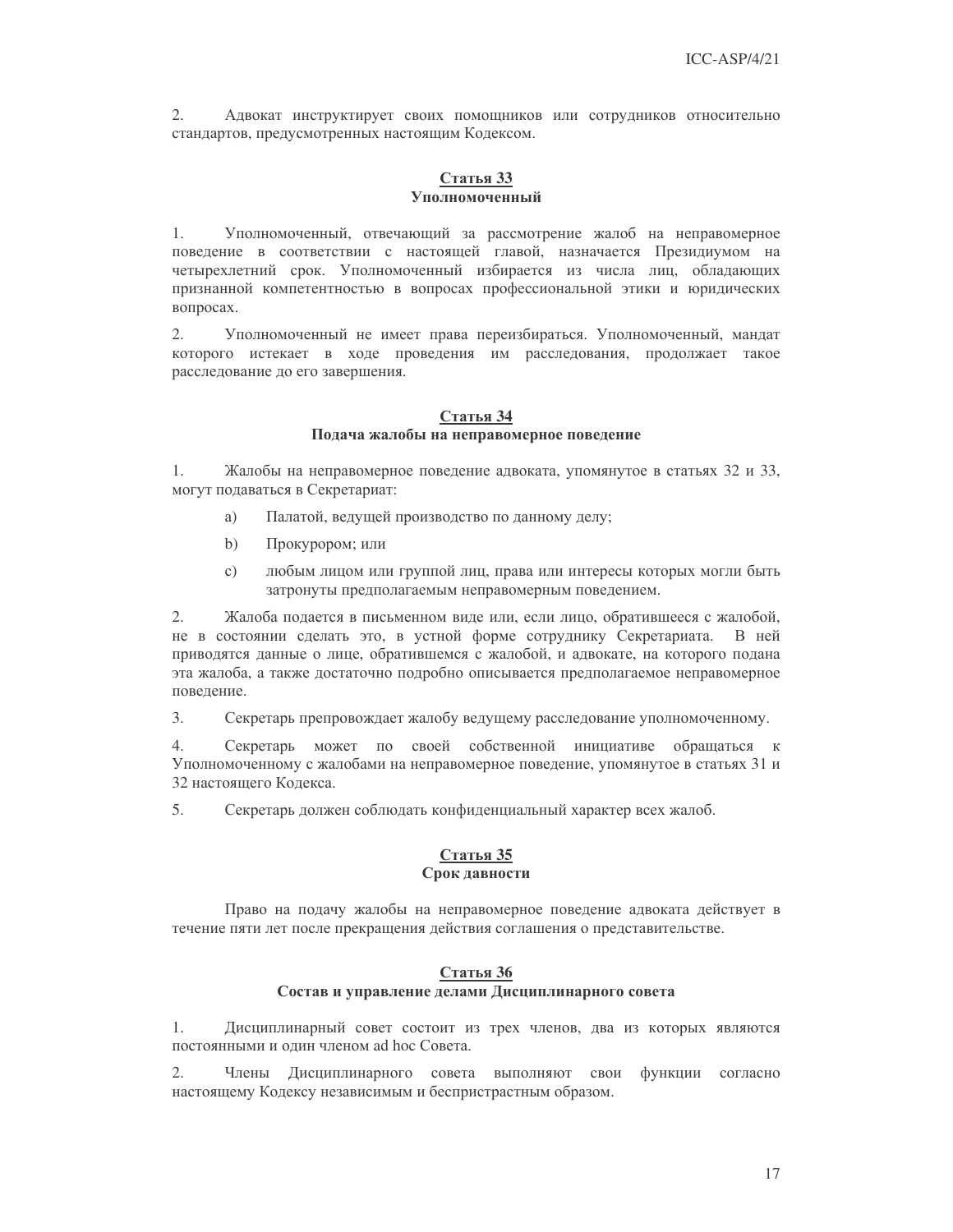$3<sub>1</sub>$ Секретариат принимает соответствующие меры по проведению выборов, предусмотренных в пункте 4 настоящей статьи, в консультациях с адвокатами и, в зависимости от обстоятельств, национальными органами.

 $4.$ Два постоянных члена, а также один заместитель члена, который может замещать другого члена в соответствии с пунктом 10 настоящей статьи, избираются на четыре гола всеми адвокатами, имеющими право заниматься лелами. рассматриваемыми Судом. Они избираются из числа лиц, обладающих признанной компетентностью в вопросах профессиональной этики и юридических вопросах.

Членом ad hoc является лицо, назначенное компетентным национальным 5. органом для регулирования и контроля деятельности адвоката, в отношении которого возбуждено дисциплинарное производство.

6. Постоянные члены не имеют права переизбираться.

7. Несмотря на пункт 4 настоящей статьи, в ходе первых выборов один из постоянных членов отбирается по жребию для выполнения возложенных на него функций в течение шести лет.

8. После каждых выборов и до проведения первого заседания вновь избранного Дисциплинарного совета постоянные члены и заместители членов избирают одного из постоянных членов в качестве Председателя.

9. Все члены Дисциплинарного совета обладают одинаковыми правами и количеством голосов. Дисциплинарный совет принимает решения большинством голосов. Заместитель члена, занимающийся каким-либо делом в соответствии с пунктом 10 настоящей статьи, имеет такие же права и количество голосов, как и постоянные члены и члены ad hoc, занимающиеся тем же делом.

 $10<sub>1</sub>$ Если олин из постоянных членов не может заниматься ланным делом или выполнять функции члена Дисциплинарного совета, то Председатель или в тех случаях, когда Председателем является соответствующий постоянный член, другой постоянный член просит заместителя члена заменить его в составе Дисциплинарного совета.

 $11$ Постоянные члены или заместитель члена, срок полномочий которых истек, продолжают вести дела, которые они уже рассматривают, до их окончательного разрешения, включая все апелляции.

Секретарь назначает штатного сотрудника Секретариата для оказания  $12<sub>1</sub>$ секретариатских услуг Дисциплинарному совету. После назначения соответствующий сотрудник Секретариата действует относительно независимо от Секретариата и согласно положениям пункта 12 статьи 44 настоящего Кодекса оказывает Дисциплинарному совету исключительно секретариатские услуги.

#### Статья 37 Предварительные процедуры

Если поданная жалоба соответствует требованиям статьи 34 настоящего  $1.$ Кодекса, то Уполномоченный препровождает ее адвокату, в отношении которого возбуждено дисциплинарное производство, и адвокат должен представить ответ в течение 60 дней с даты направления жалобы.

 $2^{\circ}$ В этом ответе должно быть указано, являлось ли или является ли предполагаемое неправомерное поведение предметом дисциплинарного производства в национальном органе. В случае утвердительного ответа, он должен содержать:

a) название национального органа, принимающего решения в отношении предполагаемого неправомерного поведения; и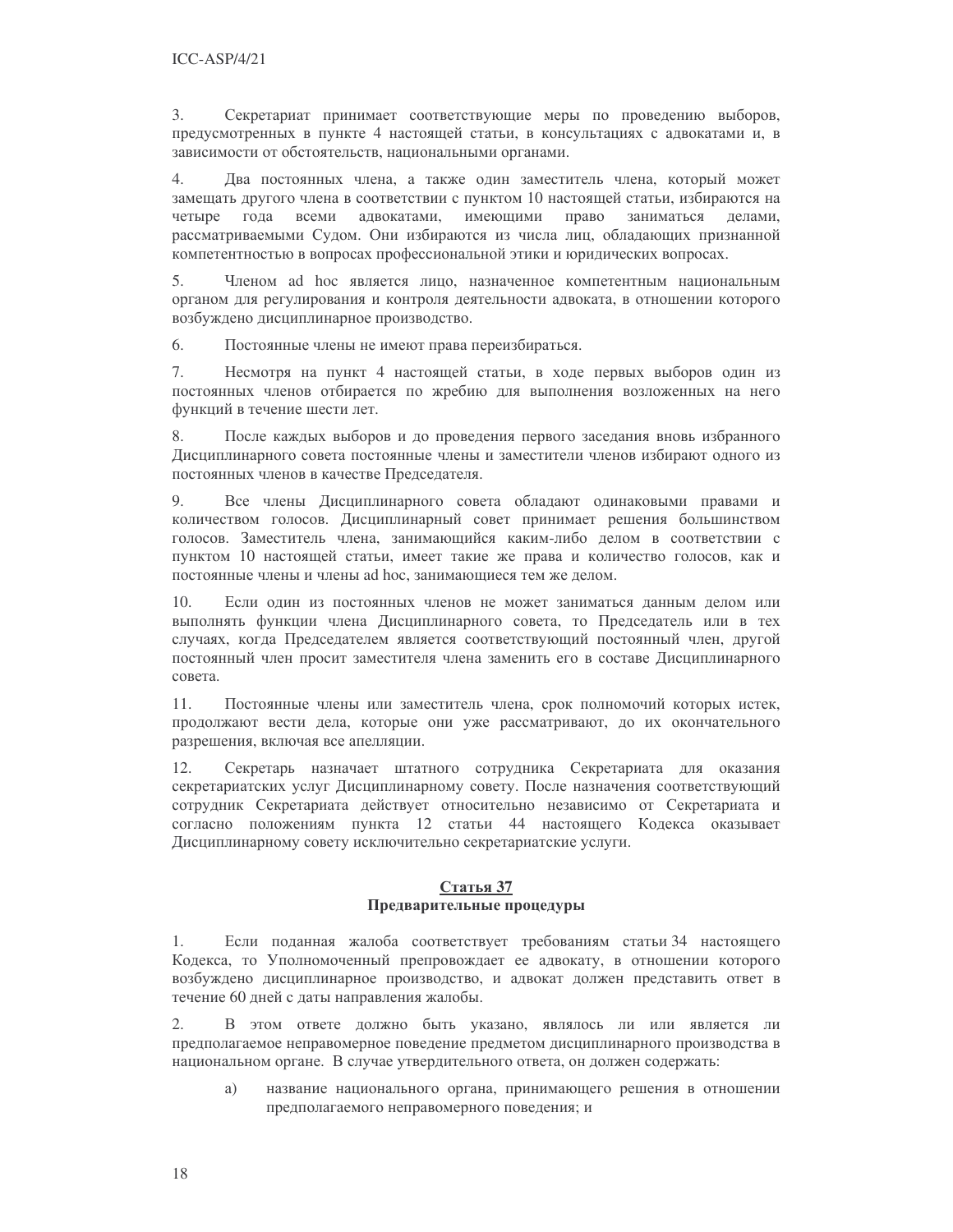$b)$ удостоверенное сообщение национального органа с изложением заявленных фактов, которые являются основанием для осуществляемого им дисциплинарного производства.

#### Статья 38 Дополняемость дисциплинарных мер

1. Дисциплинарное производство, предусмотренное настоящим Кодексом, ведется Дисциплинарным советом.

 $\overline{2}$ . Член ad hoc Дисциплинарного совета выступает в качестве лица, поддерживающего контакты с соответствующим национальным органом по всем аспектам связи и проведения консультаций в отношении производства.

3. Адвокат, в отношении которого возбуждено дисциплинарное производство, просит национальный орган, занимающийся данным вопросом, информировать Дисциплинарный совет о ходе любого национального дисциплинарного производства в связи с предполагаемым неправомерным поведением и о его окончательном решении и принимает все меры, необходимые для содействия поддержанию связи по таким вопросам.

 $4.$ В тех случаях, когда предполагаемое неправомерное поведение является основанием для дисциплинарного производства, которое уже было начато соответствующим национальным органом, дисциплинарное производство в рамках Дисциплинарного совета откладывается до принятия окончательного решения по первому производству за исключением случаев, когда:

- a) национальный орган в течение разумного периода времени не отвечает на сообщения и запросы в отношении консультаций в соответствии с пунктом 2 настоящей статьи; или
- $b)$ Дисциплинарный совет считает, что полученная информация является неудовлетворительной; и
- $\mathbf{c})$ Дисциплинарный совет считает, что в свете полученной информации национальный орган не способен или не желает завершить дисциплинарное производство.
- 5. Сразу после получения решения национального органа Дисциплинарный совет:
	- a) объявляет о прекращении производства за исключением случаев, когда принятое решение не обеспечивает надлежащего урегулирования жалобы на противоправное поведение согласно настоящему Кодексу; или
	- $b)$ объявляет о том, что решение национального органа не охватывает или лишь частично охватывает неправомерное поведение, вопрос о котором поставлен в Дисциплинарном совете, и что поэтому данное производство должно быть продолжено.

6. В случаях, предусмотренных пунктом 3 и подпунктом b) пункта 4, Дисциплинарный совет может обратиться с просьбой к адвокату, в отношении которого возбуждено дисциплинарное производство, представить подробную информацию о данном производстве, включая любые протоколы или доказательства, которые могут быть представлены.

7. Решение Дисциплинарного совета, принятое на основе этой статьи, может быть обжаловано в Дисциплинарном апелляционном совете.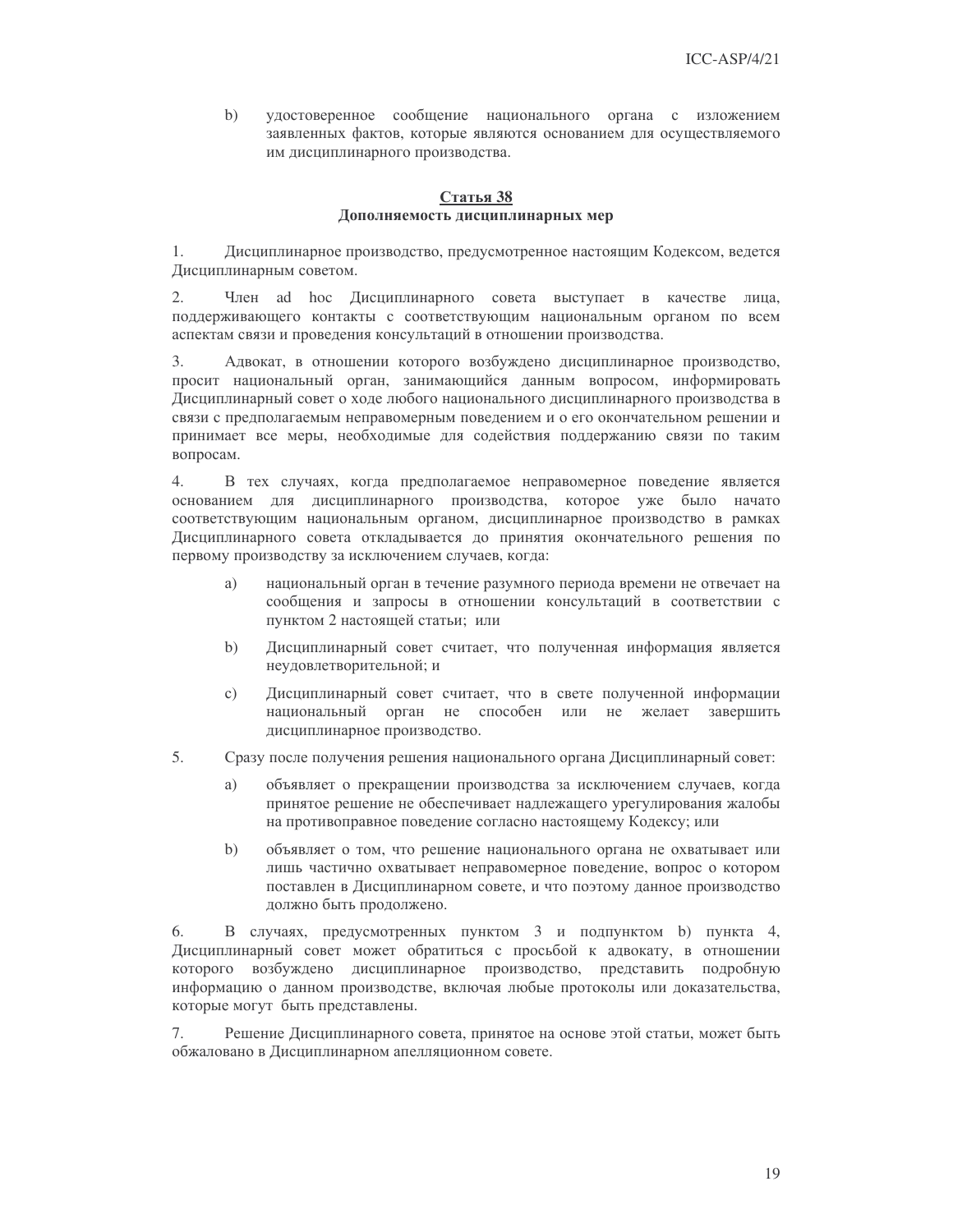#### Статья 39 Дисциплинарное производство

Ведущий расследование Уполномоченный может отклонить жалобу без какого- $1.$ либо дальнейшего расследования, если он сочтет на основе имеющейся в его распоряжении информации, что заявление о неправомерном поведении является необоснованным фактически или юридически. Он соответственно извещает об этом истна.

Если мнение Уполномоченного будет иным, то он незамедлительно проводит  $2.$ расследование по заявлению о неправомерном поведении адвоката и принимает решение либо о представлении доклада Дисциплинарному совету, либо о прекращении производства.

 $3<sub>1</sub>$ Ведущий расследование Уполномоченный принимает к сведению все доказательства, представленные как в устной, письменной, так и любой иной форме, которые касаются данного дела и имеют доказательственную ценность. Он сохраняет конфиденциальность всей информации о данном дисциплинарном производстве.

4. Уполномоченный может попытаться найти способ заключения мирового соглашения, если сочтет это целесообразным. Уполномоченный докладывает о результатах любых таких усилий, направленных на достижение мирового соглашения, Дисциплинарному совету, который может принять их во внимание. Никакое мировое соглашение не должно наносить ущерба компетенции и полномочиям Дисциплинарного совета по настоящему Кодексу.

5. Доклад Уполномоченного представляется Дисциплинарному совету.

6. Слушания в Дисциплинарном совете являются публичными. В то же время Дисциплинарный совет может принять решение о проведении всего или части слушания на закрытом заседании,  $\mathbf{B}$ частности ДЛЯ гарантирования конфиденциальности информации, содержащейся в докладе Уполномоченного о расследовании, и защиты потерпевших и свидетелей.

7. Уполномоченный и адвокат, в отношении которого возбуждено дисциплинарное производство, получают вызов и дают показания. Дисциплинарный совет может также вызывать и заслушивать любое другое лицо, показания которого считаются полезными для установления истины.

8. В исключительных случаях, когда предполагаемое неправомерное поведение носит характер, наносящий серьезный ущерб интересам правосудия, Уполномоченный может подать в срочном порядке ходатайство в Палату, где выступает адвокат, в отношении которого было возбуждено дисциплинарное производство, с тем чтобы эта Палата объявила по мере необходимости о временном отстранении такого адвоката от лела.

#### Статья 40

#### Права адвоката, в отношении которого возбуждено дисциплинарное производство

1. Адвокат, в отношении которого возбуждено дисциплинарное производство, имеет право на получение помощи со стороны другого адвоката.

Адвокат имеет право хранить молчание в Дисциплинарном совете, который 2. может делать любые выводы из такого молчания, являющиеся по его мнению надлежащими и разумными, в свете всей представленной ему информации.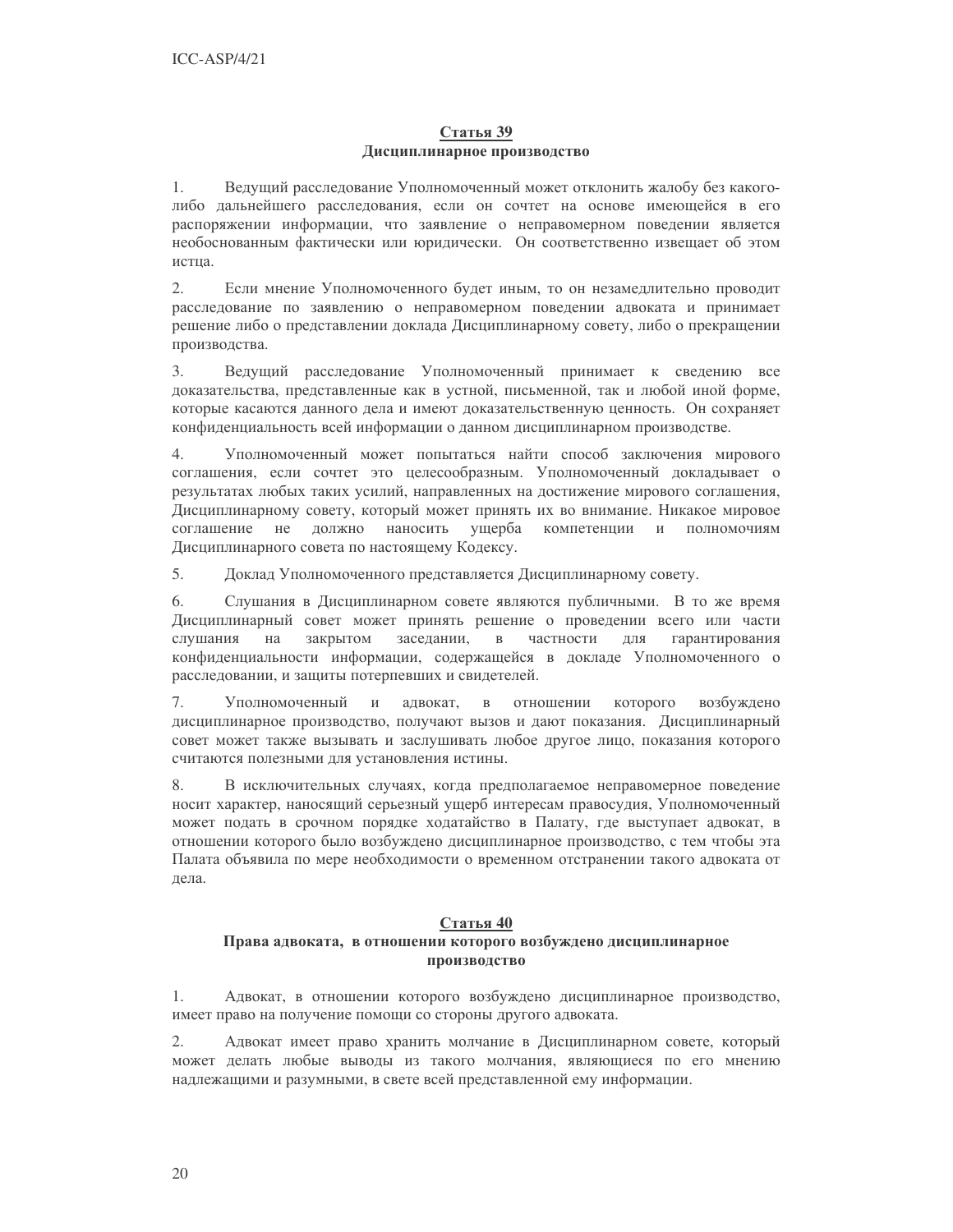$3<sub>1</sub>$ Адвокат имеет право на полное раскрытие информации и свидетельских показаний, собранных Уполномоченным, а также докладов Уполномоченного.

 $\overline{4}$ . Адвокату предоставляется время, необходимое для подготовки своей защиты.

5. Адвокат имеет право допрашивать лично или через своего адвоката любое лицо, вызванное Дисциплинарным советом для дачи показаний в нем.

#### Статья 41 Решения Дисциплинарного совета

1. Завершая производство, Дисциплинарный совет может на основании представленных ему доказательств прийти к выводу о том, что какое-либо неправомерное поведение отсутствует, или о том, что адвокат, в отношении которого возбуждено дисциплинарное производство, совершил предполагаемый акт неправомерного поведения.

 $2.$ Принятое решение обнародуется. Оно должно быть аргументированным и подлежит опубликованию в письменном виде.

3. Принятое решение доводится до сведения адвоката, в отношении которого возбуждено дисциплинарное производство, и Секретаря.

4. Если решение является окончательным, оно публикуется в Официальном журнале Суда и направляется национальному органу.

#### Статья 42 Меры взыскания

 $1<sub>1</sub>$ В случае установления факта неправомерного поведения Дисциплинарный совет может применить следующие меры взыскания:

- a) замечание;
- $b)$ общественное порицание с занесением в личное дело адвоката;
- $\mathcal{C}$ ) выплата штрафа в размере до 30 000 евро;
- $\mathbf{d}$ приостановление права на ведение дел в Суде на срок не более двух лет;
- $e)$ постоянный запрет на ведение дел в Суде с исключением из списка алвокатов.

 $2^{\circ}$ Замечание может включать рекомендации Дисциплинарного совета.

 $\overline{3}$ . Вопрос о расходах, связанных с дисциплинарным производством, решается по усмотрению Дисциплинарного совета.

### Статья 43

#### Апелляции

Адвокат, к которому применяются меры взыскания, и ведущий расследование 1. Уполномоченный имеют право на обжалование решения Дисциплинарного совета на фактических и юридических основаниях.

 $2.$ О подаче апелляции секретариат Дисциплинарного совета уведомляется в течение 30 дней с даты принятия решения.

Секретариат Дисциплинарного совета препровождает уведомление об  $\mathfrak{Z}$ . апелляции в секретариат Дисциплинарного апелляционного совета.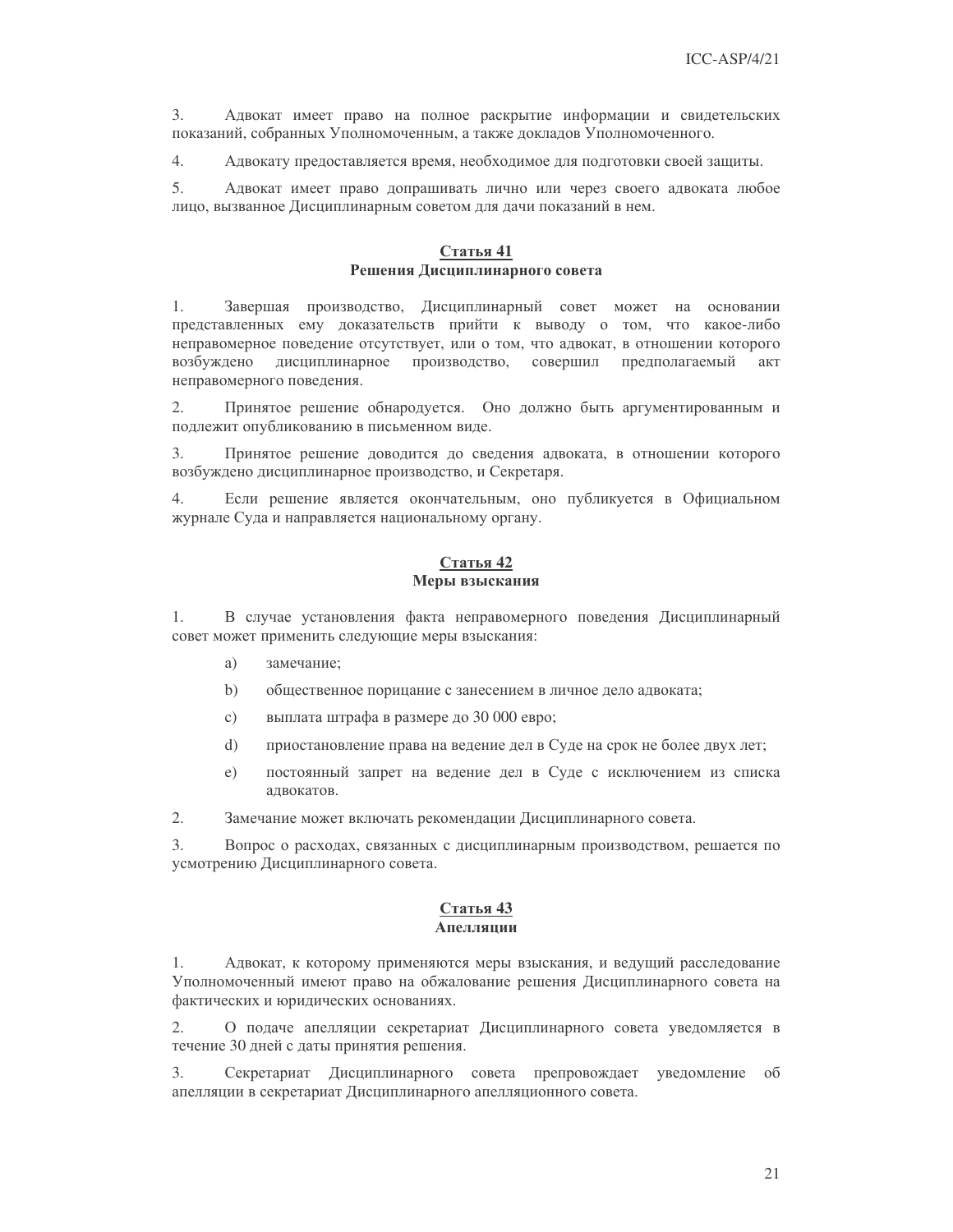$4<sub>1</sub>$ Дисциплинарный апелляционный совет принимает решение по данной апелляции в соответствии с производством, осуществляемым в Дисциплинарном совете.

#### Статья 44

#### Состав и управление делами Дисциплинарного апелляционного совета

1. Дисциплинарный апелляционный совет принимает решения по апелляциям на решения Дисциплинарного совета.

 $\overline{2}$ . Члены Дисциплинарного апелляционного совета выполняют свои функции согласно настоящему Кодексу независимо и беспристрастным образом.

3. Секретариат принимает надлежащие меры для проведения выборов, предусмотренных в пункте 5 настоящей статьи, в консультации с адвокатом и, когда это необходимо, национальными органами.

- $\overline{4}$ . Дисциплинарный апелляционный совет состоит из пяти членов:
	- a) трех судей Суда, которые имеют право старшинства согласно положению 10 Регламента Суда, за исключением:
		- $\mathbf{i}$ судей, ведущих дело, по которому поступила жалоба, ставшая предметом дисциплинарного производства; или
		- $\mathbf{ii}$ любых членов или бывших членов Президиума, назначавших Уполномоченного.
	- $b)$ двух лиц, избранных в соответствии с пунктом 5 настоящей статьи.

5. Два члена Дисциплинарного апелляционного совета, упоминаемые в пункте 4 (b) настоящей статьи, а также заместитель члена, который может подменять их в соответствии с пунктом 6 настоящей статьи, избираются на четырехлетний срок всеми адвокатами, имеющими право заниматься делами, рассматриваемыми Судом. Они избираются из числа лиц, обладающих признанной компетентностью в вопросах профессиональной этики и юридических вопросах.

6. Если один из избранных членов не может заниматься данным делом или выполнять функции члена Дисциплинарного апелляционного совета, то Председатель просит заместителя члена заменить его в Дисциплинарном апелляционном совете.

Функции членов Дисциплинарного апелляционного совета не совместимы с 7. функциями членов Дисциплинарного совета.

8. Избранные члены не имеют права на переизбрание.

9. Судья, обладающий правом старшинства среди трех судей, упомянутых в пункте 4 (а) настоящей статьи, является Председателем Дисциплинарного апелляционного совета.

 $10<sup>1</sup>$ Все члены Дисциплинарного апелляционного совета имеют одинаковые права и количество голосов. Дисциплинарный апелляционный совет принимает решения большинством голосов. Заместитель члена, выступающий по какому-либо делу в соответствии с пунктом 6 настоящей статьи, имеет такие же права и количество голосов, как и другие члены, выступающие по тому же делу.

11. Члены, срок полномочий которых истек, продолжают заниматься делами, которые они уже рассматривали, до окончательного урегулирования таких дел.

Штатный сотрудник Секретариата, назначенный Секретарем в соответствии с 12. пунктом 12 статьи 36 настоящего Кодекса для оказания Дисциплинарному совету секретариатских услуг, будет также оказывать секретариатские услуги